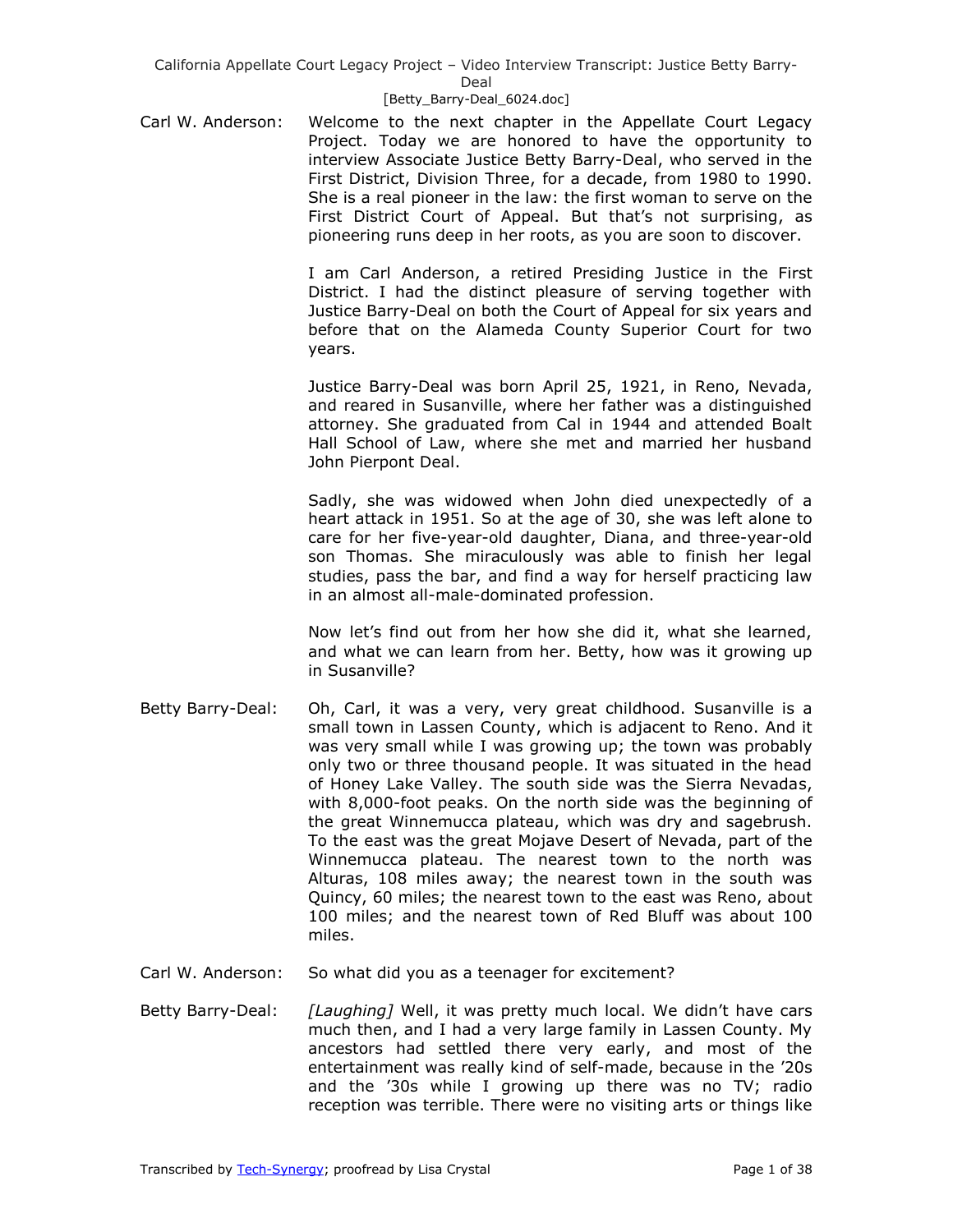### [Betty\_Barry-Deal\_6024.doc]

that, so the entertainment depended somewhat on the season. In the winter we had skiing, school functions, and dancing. I loved dancing. And every Friday night the school had a dance, and every Saturday night the town had a dance in a hall about 13 miles out of town. The whole community who had kids, grandparents, et cetera, we danced from 9 to 3 a.m. in the morning. *[laughing]*

- Carl W. Anderson: Did you have any brothers or sisters?
- Betty Barry-Deal: I had an older sister, 5 years older; next, younger sister Jo was 3 years younger; my brother Jim was 8 years younger; my sister Lynn was 12 years younger. So we were really spread out. But I had three cousins from my maternal aunt's family, two cousins from my maternal uncle's family.

## (00:05:05)

So I had lots of cousins, and we all spent time at my grandparents' ranch. We were down there I think nearly every weekend until I was about 13. So we made our own games. We played hopscotch. We put on plays. We played in the ditches. And so it was a very bucolic kind of growing up.

- Carl W. Anderson: So how many people lived in Susanville when you were there growing up?
- Betty Barry-Deal: About two or three thousand. There were only about 18,000 in the whole county, and I swear I probably knew 70 percent of them. I could walk down the street and say hello to almost anybody. The one thing that I loved about growing up in Susanville was the tremendous freedom that kids had. You could go home after school, check in with your parents, and then you were free to roam. And we could go up to the hill in springtime and pick violets. We could climb up to the bluff, a bluff above Susanville known as Inspiration Point, and look out over the whole valley. We could wade in Paiute Creek.

So it was a tremendous amount of freedom, which I feel sorry for the kids today who are so programmed and don't have this freedom.

- Carl W. Anderson: Did you feel any special pressure of being the daughter of such a prominent lawyer in town?
- Betty Barry-Deal: Oh, I don't . . . yes, some, but not tremendous. There really wasn't much of a class structure in Susanville, and I think the most pressure I felt was from my father, who expected A's in school. But the schooling was very carefully supervised. We had Kelly Price, the truant officer, who roamed around town picking up anybody who was cutting school, so pretty much it was taken seriously.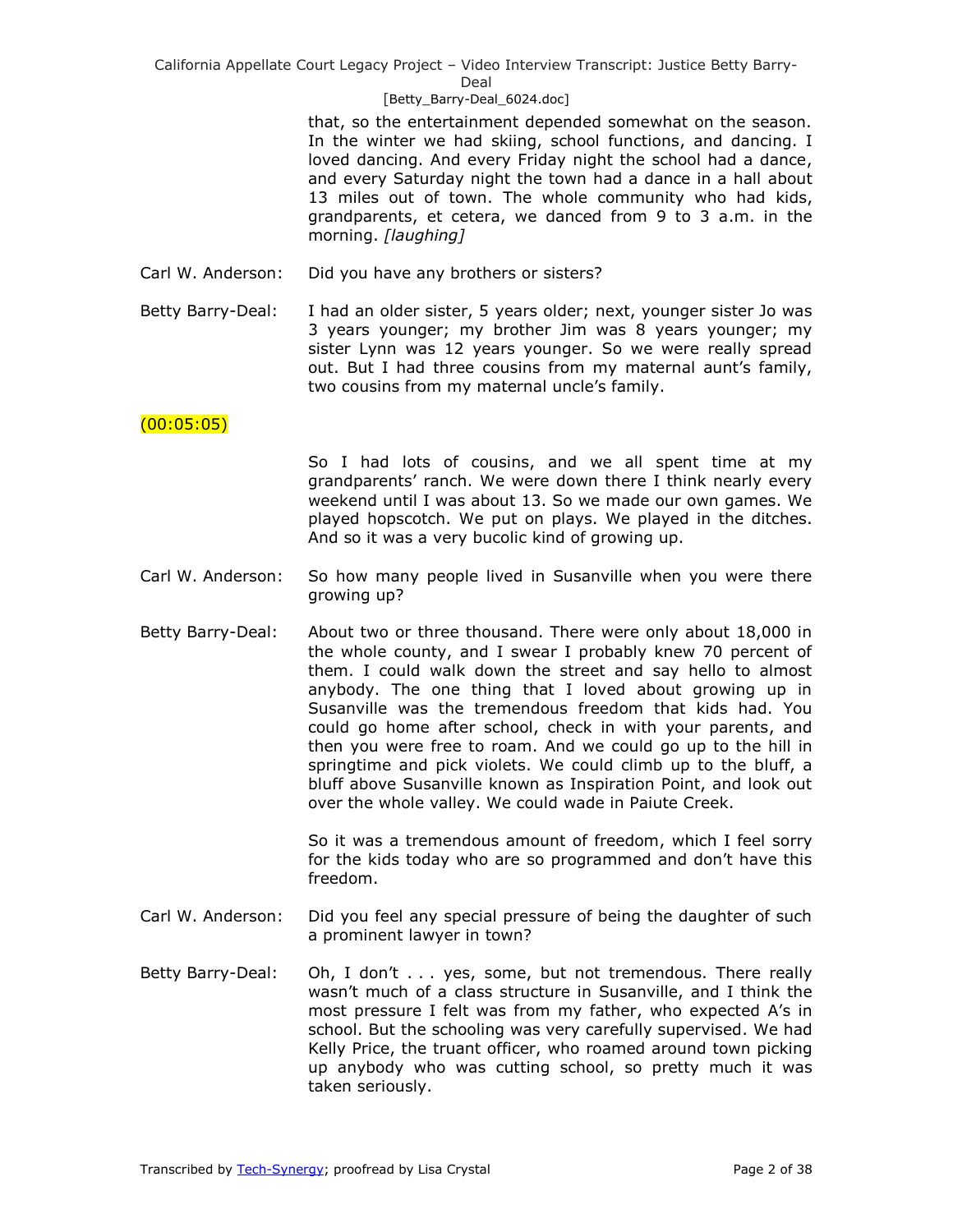### [Betty\_Barry-Deal\_6024.doc]

My father was not into status. He was a very, very democratic man with a small "d." As far as I know he had absolutely no prejudices against religion or ethnic background. He just really had three prejudices. He disdained anybody who was lazy, dishonest, or didn't take care of his family; and beyond that across the board was okay. So he would have been the first to object to sort of a class structure, I think.

- Carl W. Anderson: Did you spend any time with him in his law practice or get to know the practice of law there in Susanville from him?
- Betty Barry-Deal: Oh, yes. His office was only two blocks from home, about three blocks from school; so after school, even in my early grammar school days, I would stop in his office for a nickel for an ice cream cone—and he always happy to introduce me to his clients and his secretary that made type on the typing machine.

So I was early on exposed to the concept of a law office and clients. And then when I learned to drive—I was 14—I drove him to a lot of cases that he had. If he had a case in Alturas I would drive him and he would read his brief, his file, while we went. Or we'd go to Quincy, or even to Reno, because he was licensed to practice in Nevada too, and Red Bluff. So I went to all the surrounding counties. And he was very proud of his five children, so I was always introduced to the judge and the other attorneys and the hotel clerk where we stayed. So it was a very great experience.

- Carl W. Anderson: Is this where you developed a love for the law and the desire to someday become a lawyer?
- Betty Barry-Deal: Well, it was certainly where I developed a love for the law. I don't think Dad had any influence on my becoming a lawyer; he was pretty neutral about it. I think it was my mother who pressured me into law or suggested it, really.

She loved Philinda Spencer, one of the early, early women in California who practiced law. And Philinda was married to Ephraim Spencer, a lawyer, and helped him in his office. She studied to take the bar and then her son died and she gave up on that; but she practiced in justice court, which they could do then without a license, and helped her husband in a lot of work.

# $(00:10:07)$

She was also very active in the suffragette movement and took my mother on these suffragette tours. My mother adored Philinda Spencer, and I grew up hearing all these tales about this wonderful woman lawyer. And so that kind of inspired me, I think, to follow maybe Philinda's trail.

And Philinda had two daughters, one of whom was Gladys Spencer, who married Harry Burroughs, and she became a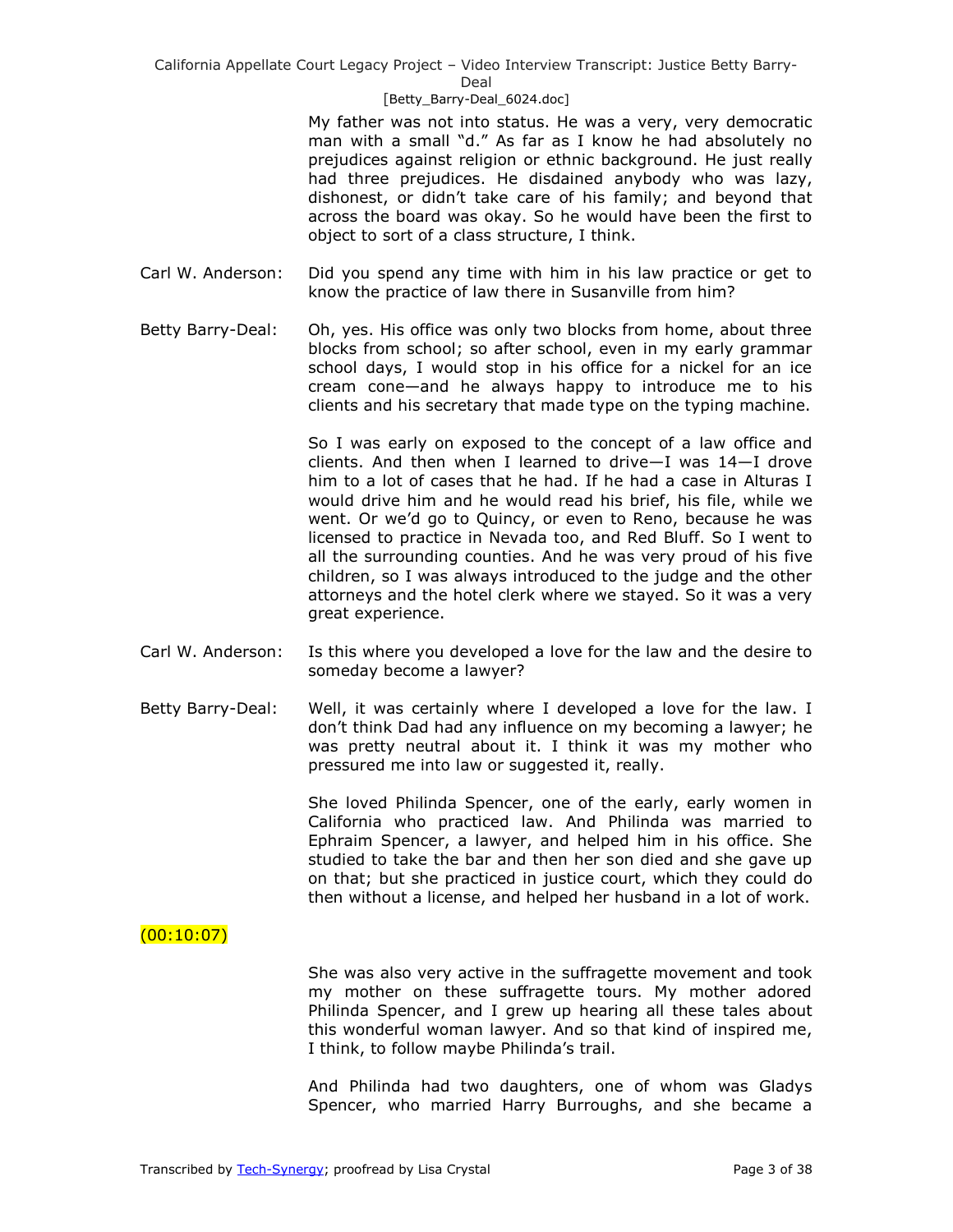#### [Betty\_Barry-Deal\_6024.doc]

lawyer. And when Harry Burroughs died, why, Gladys Spencer was appointed to take his place—I mean, Gladys Burroughs. And she was the second woman superior court judge in California.

And they also had a woman DA up there in the '50s. So Susanville didn't seem to have any great sexist differentiation. I mean, the women who held responsible positions . . . like the clerk of the superior court has been a woman since I can remember.

And one of the women in town ran the major grocery store, and one ran the major bottling works; the assistant title company officer was a woman. But I think this goes back to the pioneer community, where coming across the plains women were pretty darned important, and establishing the early farms they were important.

So I don't think there was any feeling that women were somehow not able to do whatever job they wanted; they—

- Carl W. Anderson: Now, you graduated from the public high school there in Susanville?
- Betty Barry-Deal: Yes, 1938.
- Carl W. Anderson: And did you go on to college at that point?
- Betty Barry-Deal: Yes, my father was . . . well, this was '38, the height of the Depression; and remember, we didn't have . . . we didn't suffer, because Dad got so many fees in terms of produce. One Basque farmer regularly supplied us with lamb, so we ate well. But he gave me the option of going four years to the University of Nevada or having two years in junior college and two years at Stanford, which I had dearly wanted to go to. And Dad thought he could get me reduced out-of-state tuition at Nevada because I had been born in Nevada and I could live with my grandfather, who was practicing law there.

But I opted for the two years at junior college and two years at Stanford. The junior college consisted of two rooms in the high school gym and the use of the high school lab. I had three wonderful teachers. Don Butler, who had taught me in high school, also taught in junior college. Lyle Trabert, who taught English literature in high school, also taught the courses at junior college. And Mary Hardy, who taught them in high school, also taught them in junior college.

Carl W. Anderson: How many students were there in junior college?

Betty Barry-Deal: What?

Carl W. Anderson: How many students did you have in junior college?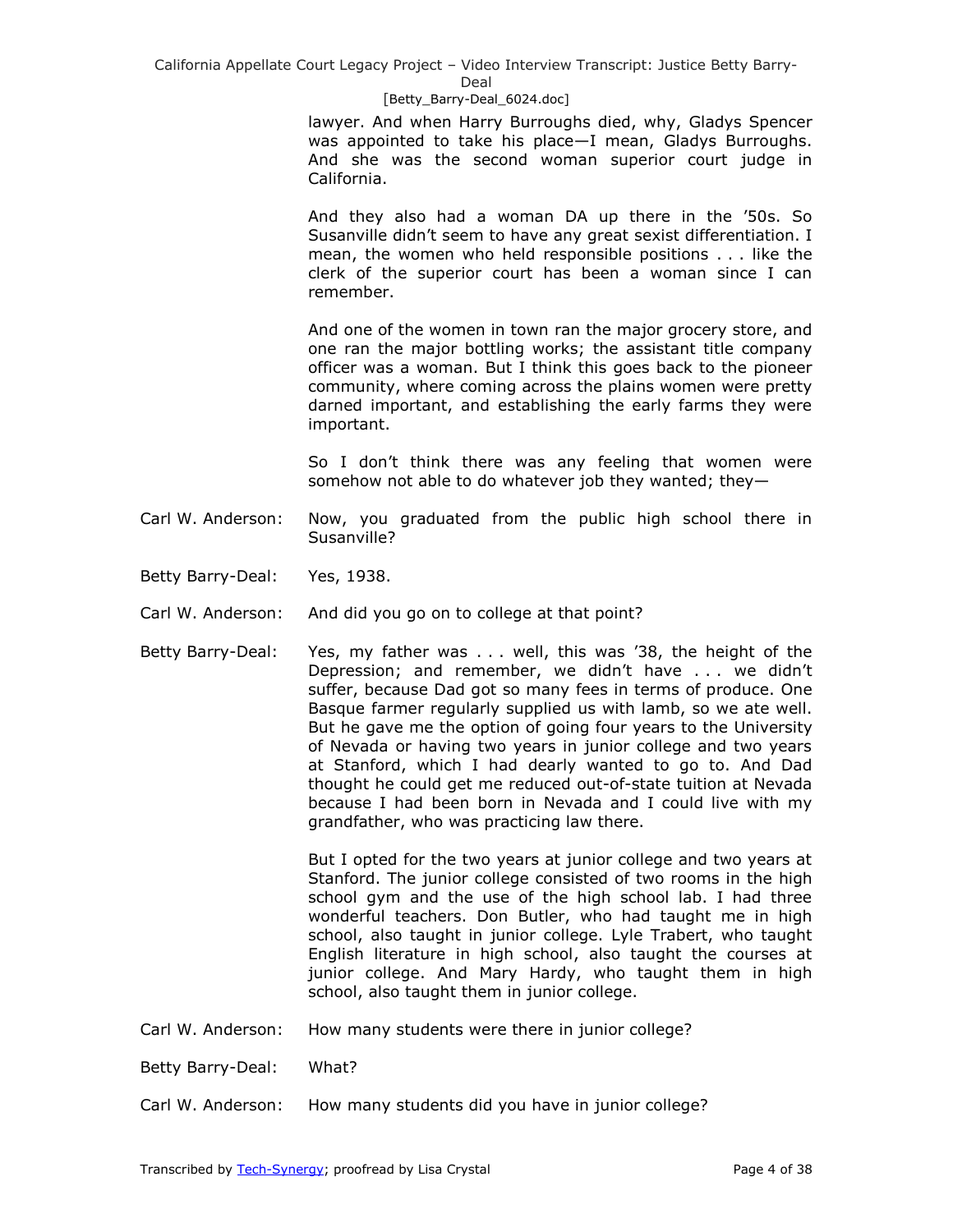Betty Barry-Deal: Well, there were about 25 who were interested in letters and science, and half of those probably wanted to go on to college. But during the Depression, Roosevelt set up the CCC program, Civilian Conservation Corps, where they were pulling kids off the street and training them in the forestry service.

> So they brought in about 110 or 120 of the Forest Service boys to start up a forestry school in Lassen College. So that swelled the student-body enrollment tremendously. But they were concentrating on forestry courses, which turned out to be rather interesting, because when I took trigonometry it was all based on how you cut down a tree. *[laughing]*

- Carl W. Anderson: That's the local application.
- Betty Barry-Deal: It was a forestry application. But then Don Butler taught chemistry, physics, and mathematics courses, and I took a lot of advanced chemistry courses and trig courses from him. Then I loaded up on history and English from Mary Hardy and Lyle Trabert.
- Carl W. Anderson: Did you ever make it to down on the farm, to Stanford?
- Betty Barry-Deal: I finally got there in my junior year. It wasn't a happy experience. I didn't enjoy Stanford. Well, partly it was a naïve little country kid coming into a very sophisticated, wealthy school.

# $(00:15:05)$

And we hadn't been impressed with anything like a numbering system in the courses in junior college, so I knew nothing about the numbering system for upper or lower division courses. I signed up as pre-legal at that point, so they gave me a law professor as my advisor. I went in to see him, and he looked at me in dismay like, "She can't be serious." So he said, "Well, you go and take any course you want and I'll assign your assignments.‖

- Carl W. Anderson: So you had already decided you wanted to be a lawyer before you went to Stanford then?
- Betty Barry-Deal: Yes.
- Carl W. Anderson: So when did that revelation hit you?
- Betty Barry-Deal: Oh, I think along about in junior college. I was still doing a lot of driving to work with my father and I didn't want to be a teacher and I couldn't think of anything else to be. I knew I would never make a nurse, because I couldn't stand to fix up a bloody finger or whatever.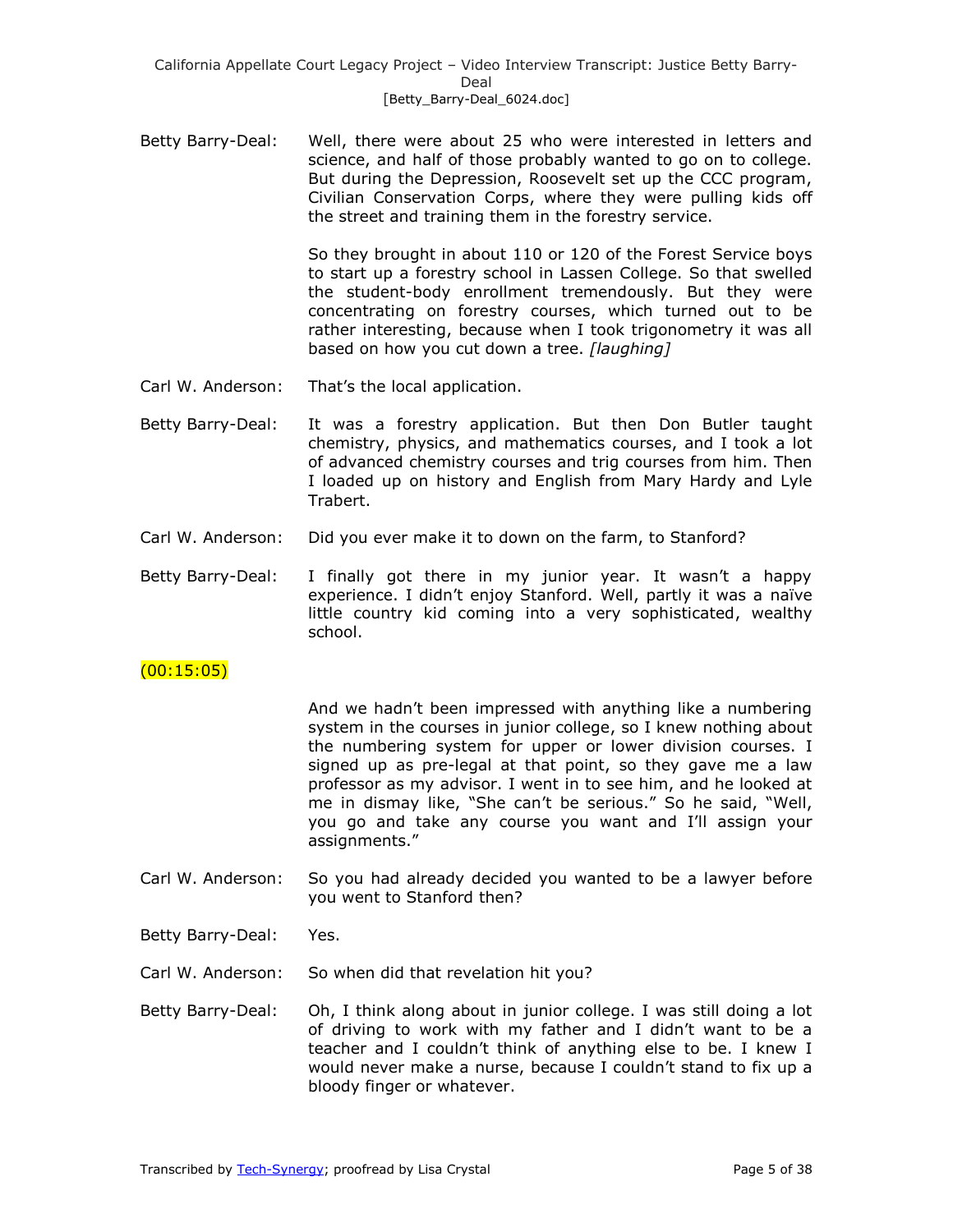### [Betty\_Barry-Deal\_6024.doc]

- Carl W. Anderson: So when you were assigned this law professor, what was his reaction to you going into the law? Were there other women at Stanford?
- Betty Barry-Deal: No, I don't know that there were any women in law in Stanford at that point. Sandra Day O'Connor went there, but it was somewhat later. But he just looked dismayed and didn't say anything. He didn't encourage me, discourage me. I think he was thinking, "I'm sure she'll drop out somewhere quickly." But anyway, I ended up taking two freshman courses for which I didn't get credit and one graduate course in philosophy for which I had no foundation. *[laughing]*
- Carl W. Anderson: Was that because of your unfamiliarity with the numbering system?
- Betty Barry-Deal: That's right.
- Carl W. Anderson: Wow. So you didn't like Stanford. And I can't hold that against you. *[laughing]*
- Betty Barry-Deal: I disliked Stanford intensely; it was a very . . . Well, I went down with my mother's homemade wardrobe and ran into people with fur coats and I. Magnin wardrobes. It was over my head; I didn't like it. I went home in the end of the semester, in the end of the school year, and I said I'd never go back. And my mother said, "Well, you can't just sit here in Susanville. You've got to do something." And we fought all summer over whether I would go to teaching college, and I refused to be a teacher.
- Carl W. Anderson: So this is back in 1939 then, about?
- Betty Barry-Deal: I went back in 1940. I finished that once in that year; I went back in June of '40. And after fighting with my mother, we decided that okay, I'd go to business school. So they got me enrolled at Munson Business School in San Francisco. My mother found me housing at the Mary Elizabeth Inn on Bush Street; it was run by some Methodist ladies. But what my dear mother didn't know was that it was in the heart of the red-light district. *[laughing]* Sally Stanford's house was just a block up the street, the famous madam from San Francisco.

But I loved Munson Business School, and the Mary Elizabeth was a real antidote to my ego deflation at Stanford. There were about 70 girls there; many of them were orphans. They were working as secretaries, clerks, whatever, and they were a great bunch of girls; and boy, they had made it on their own. So, I felt really, really happy in that group; I liked it. I did extremely well in business school. I loved shorthand, loved typing.

And then Pearl Harbor happened on December 7, 1941. I can remember it like yesterday.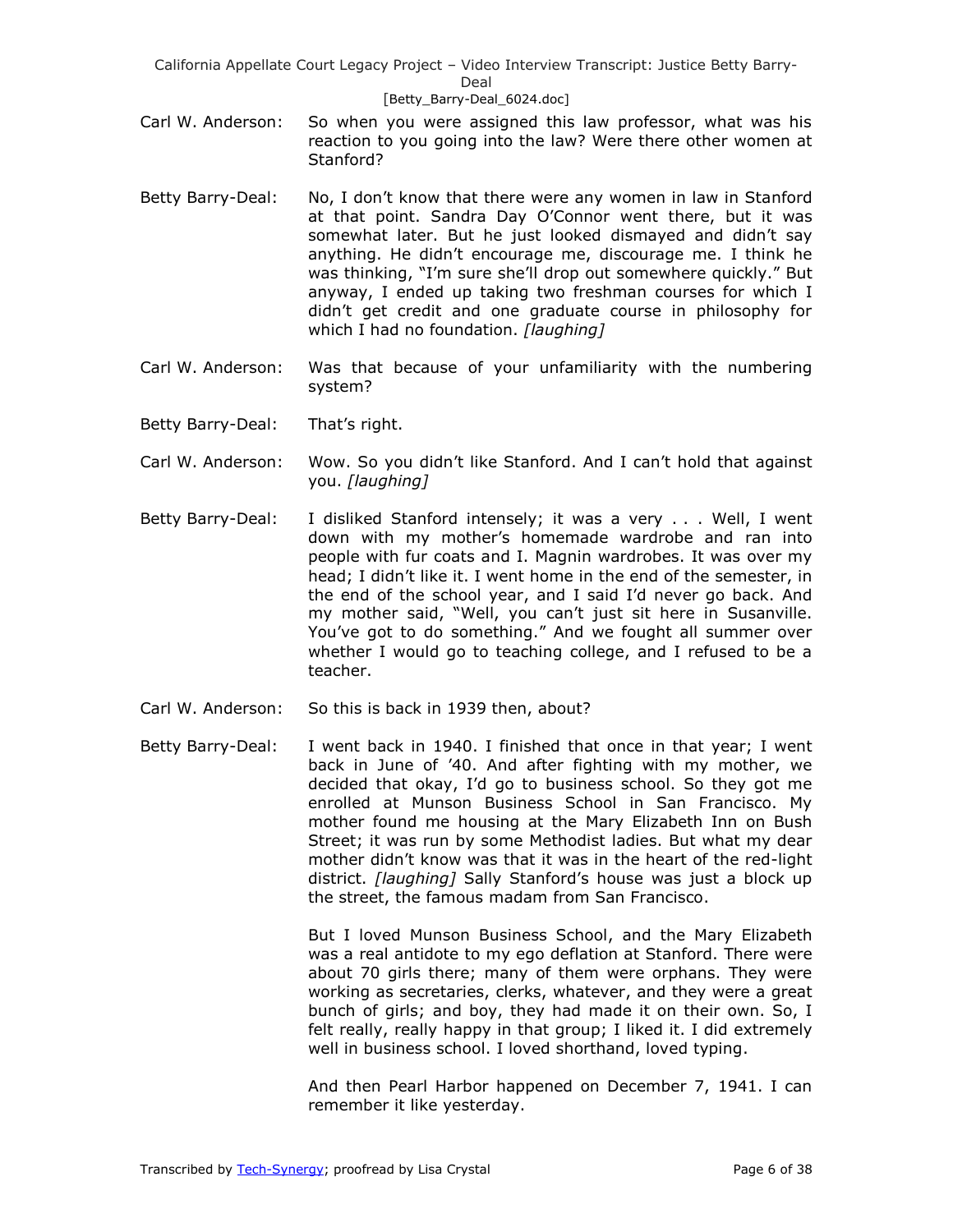Carl W. Anderson: Is that right? Where were you when the—

Betty Barry-Deal: Well, I was staying all night in Oakland with my mother's college roommate and her husband. And I'll never forget coming down for breakfast and Harry met me saying, "We've been attacked, Pearl Harbor." And that was . . . he had been a World War I veteran, so he just couldn't believe that this had happened; we were glued to the radio all day after that.

> So the Red Cross went into real emergency action. They set up field headquarters at the Presidio; so I guess along about in February or so the field director called the Munson Business School and said he desperately needed a secretary. So the president of the school called me in and said that I hadn't finished the course, but if I would agree to do it at night he would send me out for the job, because I was the best qualified.

# $(00:20:04)$

So I went out and started working at the Red Cross. Initially they put me at the Fort Scott, and that was one field director in a room off the local chapel and the other room held the chapel's assistant, who was so shy he could barely say good morning. *[laughing]* And lunchtime meant going across the parade grounds with the soldiers taking great delight in saluting me. And I never knew. . . . *[laughing]*

- Carl W. Anderson: *[Laughing]* So how long were you with the Red Cross then?
- Betty Barry-Deal: Oh, I was with the Red Cross a long time. I went back to the field director's office and I asked for a transfer back; so Francis Taylor, who was the field director, took me back there and I ended up acting as sort of a floater—when they had any emergency in one place or another, that's where I'd go.

And I'll never forget the one experience that was awesome. When the survivors of the *Yorktown* came into Treasure Island, they sent me over there to help do the paperwork. I never did understand why the Red Cross was arranging this rest and recreation rather than the military itself. But the Red Cross processed all this, and I'll never forget those young guys coming in with burns and in a state of sort of a zombie state; it was quite a shock for me. It was fascinating work. Living in San Francisco during World War II was exhilarating, exciting.

- Carl W. Anderson: Where was your desire to go to law school at this point?
- Betty Barry-Deal: Oh, it had gone down the drain. I had completely forgotten about it.
- Carl W. Anderson: You completely forgot about that? You'd given up?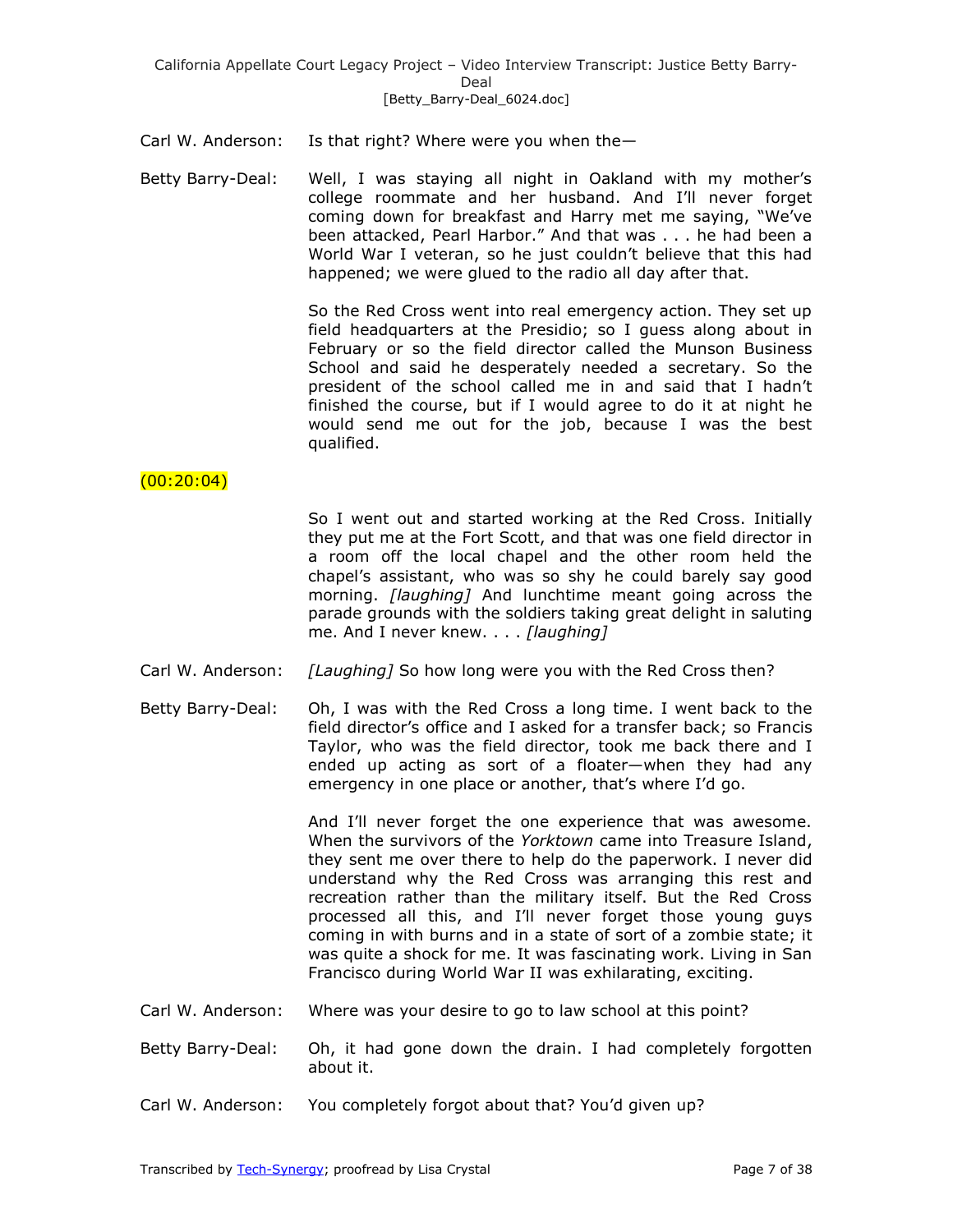California Appellate Court Legacy Project – Video Interview Transcript: Justice Betty Barry-Deal [Betty\_Barry-Deal\_6024.doc]

- Betty Barry-Deal: Well, it just seemed like, you know, I only had three years of college, I was now an established secretary, so that was okay. I had a way of earning a good living.
- Carl W. Anderson: So you were prepared then to make a career out of the Red Cross? I mean, that's where you—
- Betty Barry-Deal: No, I was prepared to make a career as being a secretary. And then we had one . . . the field director hired a bunch of social workers. A few of them were old-time social workers who knew what they were doing, but there were three or four that were brought in only because they had a college education. And they had to have an A.B. to be a field director—I mean, to be one of the social workers. So Charlie Ross, one of the social workers, was totally unqualified, and when he sent the wrong man to South Carolina to see his ill mother, the field director called me in and said I should supervise everything he did, be sure to double-check it. It finally dawned on me: Charlie, who had four years of college, was earning \$350; and I, with three years of college, was earning \$135. Maybe it was time to go back and get my college degree. So I was with Red Cross I guess about two years before I went back to Cal.
- Carl W. Anderson: So it was while you were at the Red Cross, then, you decided to get your college degree; and then why did you decide to go to Cal?
- Betty Barry-Deal: I didn't want to go to Stanford, and Cal was the next best choice, and also it was cheap. God, we paid practically nothing; \$15 a semester, I think, back then.
- Carl W. Anderson: Okay, you were there during the war then. And you graduated in 1944, is that right?
- Betty Barry-Deal: Right.
- Carl W. Anderson: So you had how many years at Cal, then—two years?
- Betty Barry-Deal: Just one year.
- Carl W. Anderson: Just one year, just one year.
- Betty Barry-Deal: Well, actually, you see, I had gone to UC extension classes at night when I was living in San Francisco, so I had picked up almost enough units to graduate. But I had to have a year's residency, and my father's objection to Cal was it being a hotbed of communism. *[laughing]*
- Carl W. Anderson: *[Laughing]* Back then?
- Betty Barry-Deal: Back then; so it had dissipated. He was happy to pay for Cal tuition rather than Stanford. My sister was going to Cal at the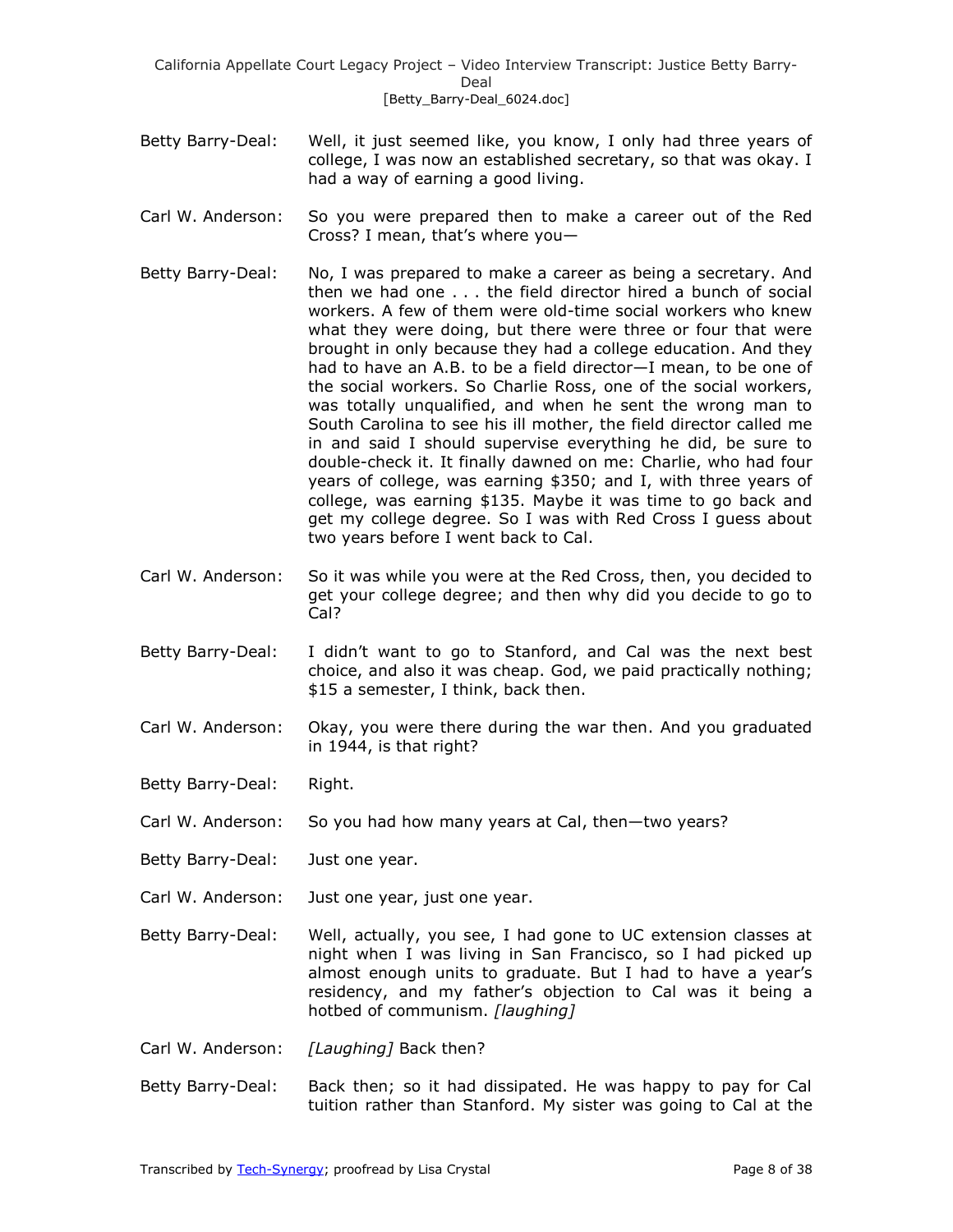### [Betty\_Barry-Deal\_6024.doc]

same time. So he gave us each \$75 a month to pay for board and room and then he expected us to work.

So I got a job working for Professor Harper, who turned out to be my advisor, and he was wonderful. He taught history, but he also was a partner of Walter Carpeneti. Dr. Harper was also a lawyer, and he was a partner with Walter Carpeneti in San Francisco in a law firm.

# $(00:24:53)$

So I ended up doing everything for Dr. Harper. I did research, listing cargo on colonial ships for his book on colonial economics in the early years, and I went over to San Francisco, worked as a secretary in a law office, baby-sat his twin children. But it was a great year, and he was very supportive and very helpful.

- Carl W. Anderson: So what did you do there when you graduated?
- Betty Barry-Deal: Well, I had taken a class in social psychology from Ralph Gundlach, who had been fired from University of Washington for being a communist. *[laughing]* And he got me a job with two labor lawyers in San Francisco, Anderson & Resner. So I worked with them for two months as a secretary while their secretary took a vacation; and that was a great experience.

I was going to say Dr. Harper was a wonderful man, but he was the worst dictator that I have ever run into. He would do a few sentences and then he'd back up, say "Strike that and go back and put in something here," and then he'd go back; and by the time I got through, my stenographic pad looked like chicken scratches because I was in and out changing things.

George Anderson was a totally different kind of a dictator. He came in one day and tossed some names and dates on my desk and said, "Type up a divorce complaint." And that was a new experience. So I was sitting there kind of confused when Herb Resner came to my aid and brought me a file that looked like it was a complaint that I could copy.

So here were two contrasting styles. After two months with them I went up and worked for my father for a month to give his secretary a break, and that was a wonderful experience. Dad turned out to be the best dictator you could ever imagine. He could start in, and he could keep his mind going; he dictated at exactly the right pace. And I could take dictation all day from him. He was also very patient. He explained all the documents; he explained jurats and affidavits. And so that was a good month. And then I started law school in June of '44.

Carl W. Anderson: So you just had the summer vacation then and—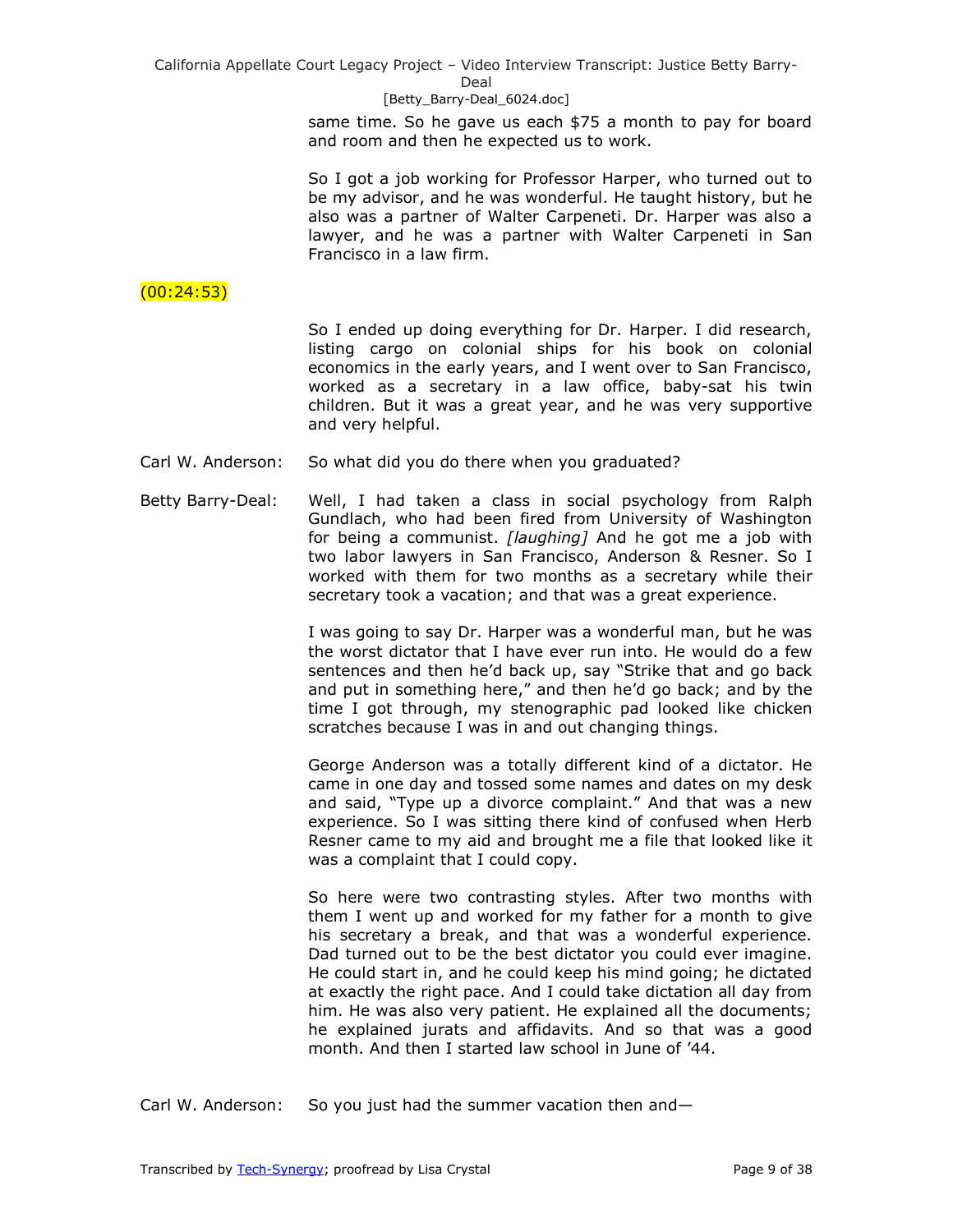- Betty Barry-Deal: Well, you see, law school was all mixed up during World War II. They had decided to do a speed-up program of two years only, straight through, and my husband's class was the only one that completed that speed-up program. They started us out with that in June of '44, and they finished one year of three semesters and then decided it was too hard on the professors. *[laughing]* Not to mention the students.
- Carl W. Anderson: *[Laughing]* Not the students.
- Betty Barry-Deal: Right. So, I started in June of '44, and in the meantime I had a problem finding a place to live, because in my senior year I had lived in Empress Hall, which is a Methodist boarding school for girls—which was great, except one other girl in the INR, liberal communist days passed around a petition among the other girls in this hall to allow African Americans to live there.

And the manager of the hall called me in and said she thought that I was really out of place for doing that, and if there were any admitted, she'd put them in with me; and I said fine, and then she didn't renew my contract for the next year.

- Carl W. Anderson: That's the reward. When you entered law school in September then of 1944 . . . and when did you graduate from law school?
- Betty Barry-Deal: 1952.
- Carl W. Anderson: 1952, so that was about six years later. When did you take the bar?
- Betty Barry-Deal: Eight years later.
- Carl W. Anderson: Eight years later. And what happened during those years? Why did it take so long from entering law school until you actually started the practice of law? And I know that you were married and you had children and unfortunately John died, but maybe you can explain what was going on over this extended legal studies career.
- Betty Barry-Deal: It's very hard to explain it very shortly. I mean, Carl, it was so chaotic. Actually I started law school in 1944 and I finally passed the bar in 1955. It only took me 11 years; and the first three years were uneventful, and I went straight through, other than having problems finding housing regularly. And then we had the summer of 1945 off.

So back to Susanville I went, and I worked for my father as a secretary. His secretary took time off. Then I started in the fall of, let's see, 1945 for my fourth semester. And John and I were married not long after the semester started. He had just passed the California and Nevada bars. So he started looking for a job.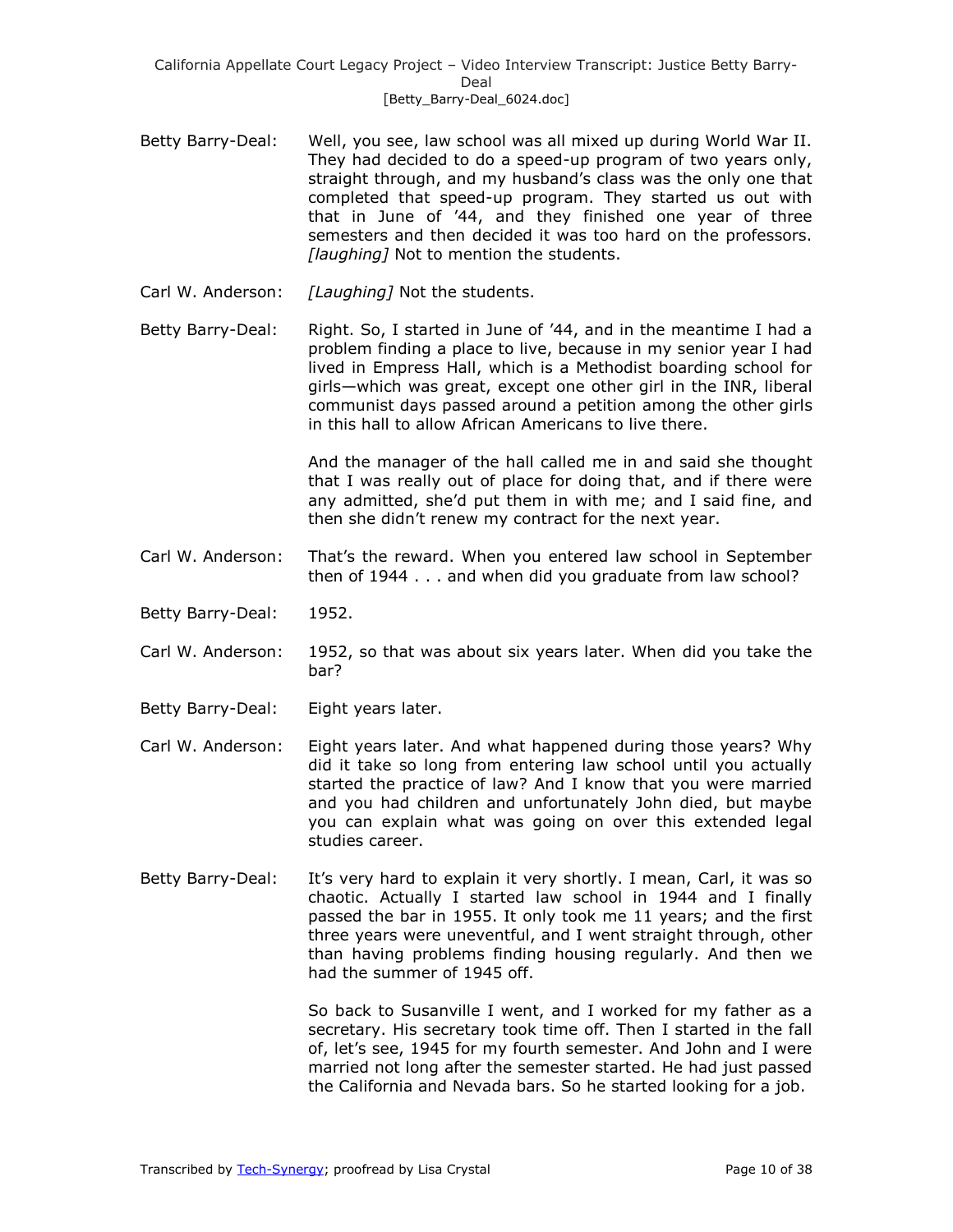Deal

#### [Betty\_Barry-Deal\_6024.doc]

Most of the law firms around weren't hiring anybody because they were waiting for the veterans to return in 1945. And so I started in my fourth semester; and then when finals came around in February, I guess, or March, I was pregnant with my first child and too nauseous to take the exams.

So I postponed those and went back and made them up later. And then John found some employment opportunities out of the community, so in May we moved away from Berkeley and ended up in Salt Lake City. Our son Tom was born during that four-year interim.

And then in 1949, I guess it was, he had an opportunity to apply for a job with the East Bay Municipal Utility Company in Oakland, so he applied for that and got it. And we were both very, very happy to move back to Berkeley, because we hadn't liked these other places too well. We rented a house the first year and I went to summer school, took a few classes. We had a college girl living with us. We arranged our classes so that I could take the children over to Boalt, she could watch them while I was in class, and then I could pick them up and come home. So that worked out for a couple of courses during summer of 1949.

- Carl W. Anderson: So how many years did you have by this time in law school?
- Betty Barry-Deal: Well, I'd completed four semesters.
- Carl W. Anderson: Four semesters.
- Betty Barry-Deal: And I will never forget Barbara Armstrong watched Di and Tom playing outside the window while I was in class. She called me in one day, and I thought, Oh god, what have I done? And she said, "I've been watching your darling children, and if you keep them in those starched iron clothes like you've been doing, you will never have time to practice law." [laughing]
- Carl W. Anderson: *[Laughing]* Good advice.
- Betty Barry-Deal: So anyway, I started again.
- Carl W. Anderson: Now, was she the first woman professor at Boalt?
- Betty Barry-Deal: Yes.
- Carl W. Anderson: Yes.
- Betty Barry-Deal: And a well-respected one.
- Carl W. Anderson: And were there many women in your class at Boalt?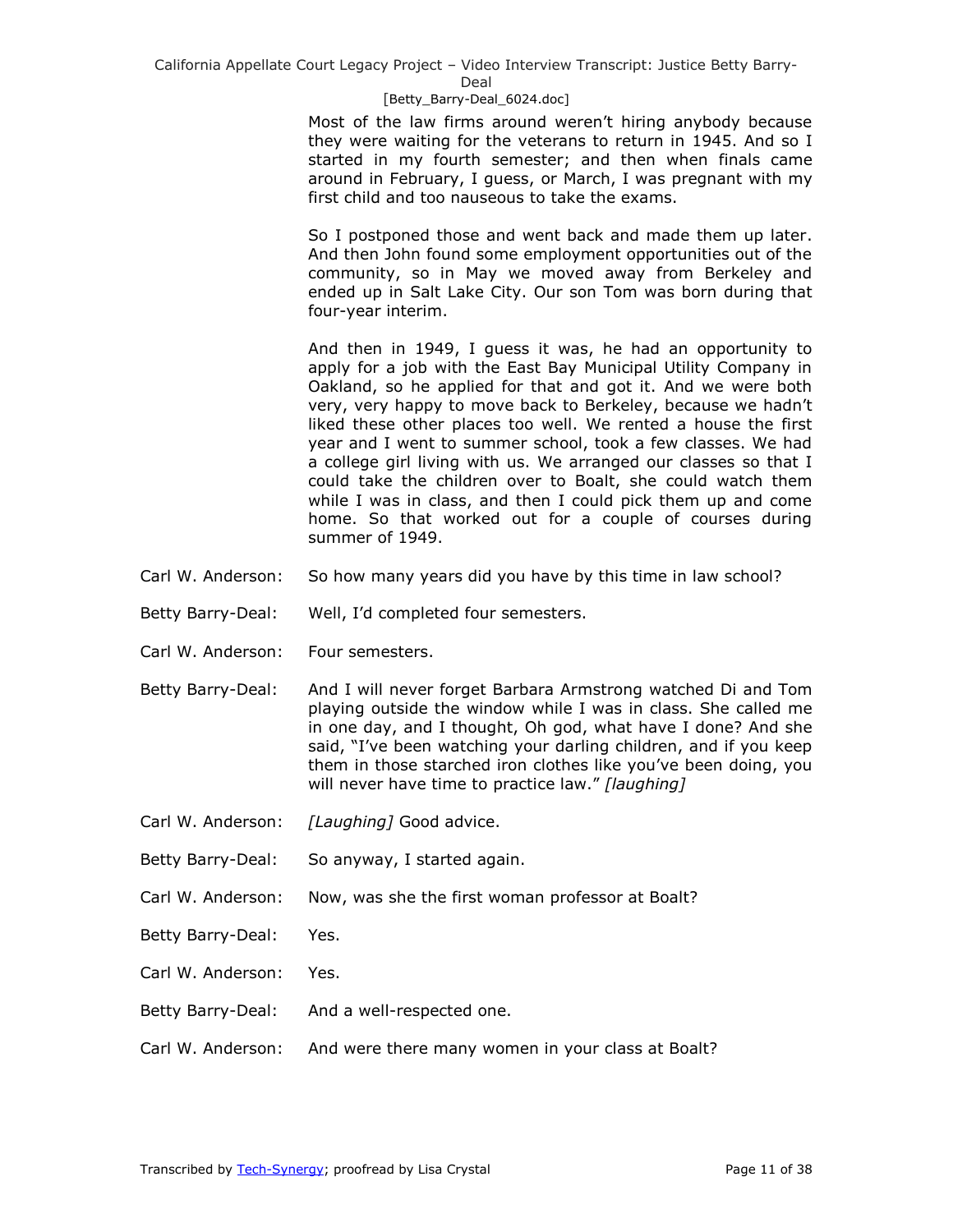#### [Betty\_Barry-Deal\_6024.doc]

- Betty Barry-Deal: Well, I started originally in 1944, it was a World War II class; and there were only about 56 in the class, and there were about 9 or 10 women.
- Carl W. Anderson: Wow.
- Betty Barry-Deal: So but there really wasn't any prejudice against women, because Barbara Armstrong had been there for so long and there had been a number of women lawyers appointed. There were quite a few in John's class: Elizabeth O'Neill was one, the Alameda County conciliation counselor; and so the prejudice wasn't bad.

But the law school faculty was crazy. All of the young professors, of course, were off in World War II, so they brought in retired professors. And Henry Ballantine, who was an expert in corporations, taught us torts. Barbara Armstrong, who was an expert in family law and labor law, taught us contracts. And Captain Kidd, who was an expert in criminal law, taught us negotiable instruments.

- Carl W. Anderson: So it's just proving how versatile they were?
- Betty Barry-Deal: Well, they weren't that versatile. *[laughing]* They tried, and some of them were better than others. I think the only two that were really in their field was Dudley McGovney in constitutional law and William Ferrier in property law. I loved McGovney; he was marvelous. But that was okay, you know; we studied hard. One thing we couldn't do was ever mention Witkin or look at any Witkin summaries.
- Carl W. Anderson: Why was that?
- Betty Barry-Deal: Well, they didn't approve of summaries. You had to do the Socratic case method down to the last minute.
- Carl W. Anderson: You had to make your own summary.
- Betty Barry-Deal: Right. And I still think the Socratic method needs adjusting in law school. And so anyway, I started back for my fifth semester in the fall of, let's see, that would have been I guess the fall of 1950.

### $(00:35:03)$

- Carl W. Anderson: So you're still balancing motherhood and John's still at the East Bay MUD?
- Betty Barry-Deal: Right. And I got the children in a nursery school so that they went all morning and I could get all morning classes. But about a month after the semester started, John had a very serious leg operation, was in a cast for three months, so I dropped out again.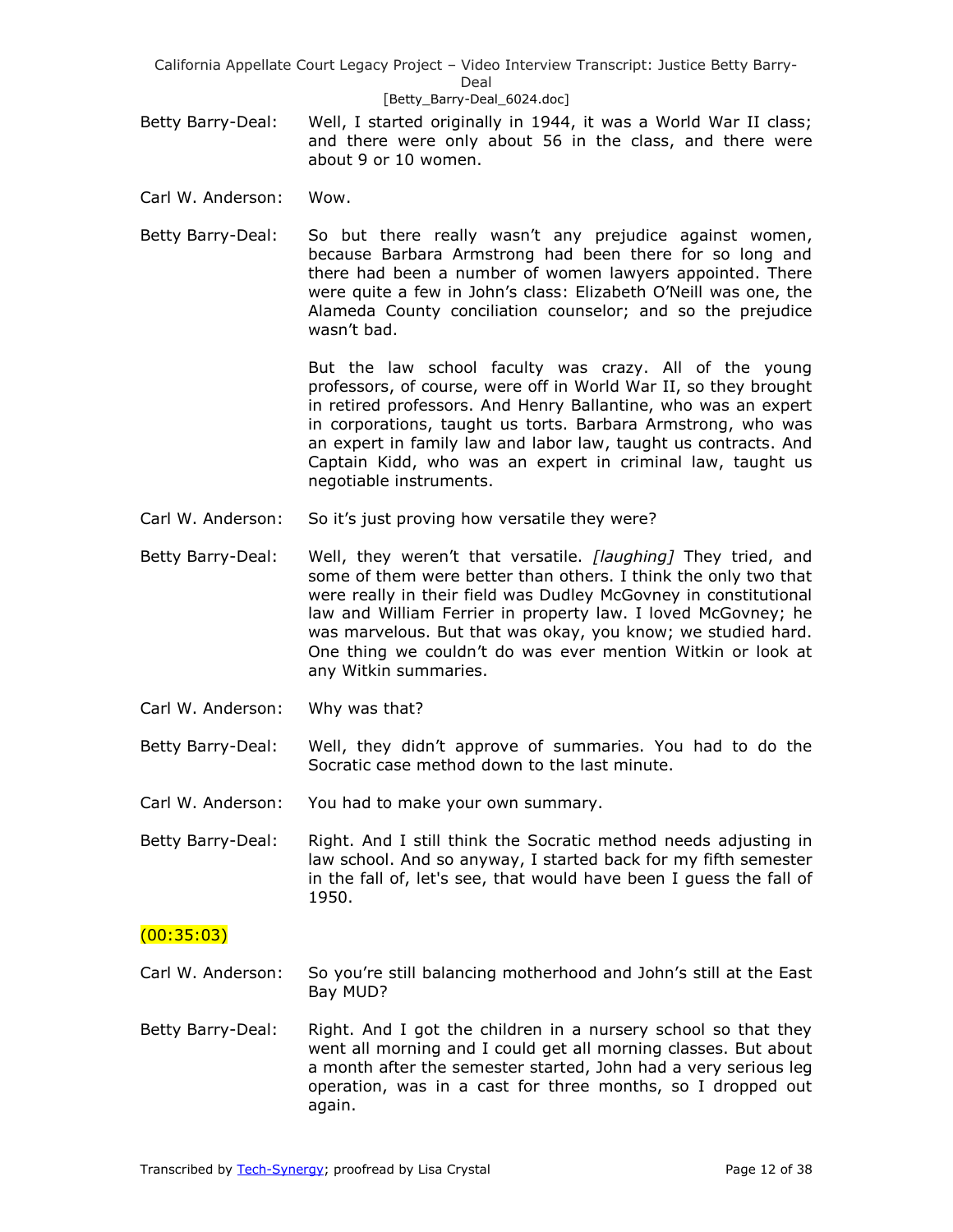And then the following spring I started again for my fifth semester and managed to complete that semester with the children in nursery school. And I fortunately had classes first thing in the morning where the professors understood that I could not get there without being five minutes late after I dropped the kids off at nursery school—so the admonition was "Just walk quietly into the back."

- Carl W. Anderson: *[Laughing]* That was very accommodating.
- Betty Barry-Deal: Yeah, they were. Well, Covey Oliver was my first hour that semester, and he had five children all under about the age of eight, so he was quite sympathetic. And so then I finished that semester, and that was my fifth semester. Then John died two weeks or a week or two after that semester ended, and I was just too grief-stricken and shocked to even consider going back to law school that fall.
- Carl W. Anderson: Did you stay in Berkeley then or—
- Betty Barry-Deal: Well, I went to Susanville for the summer and then I went back to Berkeley. And the kids were sick a lot. Looking back on it, I really had amnesia during that period. I could hardly tell you what I did. I survived.
- Carl W. Anderson: Yeah.
- Betty Barry-Deal: And then I started law school again in the fall, which would be my sixth semester—I mean, excuse me, in the spring of 1952, which would be my sixth semester, and I finished that. And then again I hadn't taken time for real recovery, and the children were young; they were too young to understand death. So they were terrified at the thought that I would leave them or disappear like John had disappeared, and so I spent most of my time just with them. We read books; we went to the park. We just kind of adjusted.
- Carl W. Anderson: So you're being mother and father to both of the children.
- Betty Barry-Deal: Right. And I was terrified of that double responsibility, and I wasn't sure I was up to it. So that was a bad period. And then I finally got around to selling the family home and looking for a place, a house, to rent. And I ran into landlords who said they wouldn't take children, small children, and I finally found a rental in north Berkeley and went up to interview the landlord in that, and it turned out to be Bernie Witkin.
- Carl W. Anderson: *[Laughing]* On Shasta Road?
- Betty Barry-Deal: On Shasta Road. And he and his wife owned almost that whole hillside, and they had built a small house down on lower Shasta Road, and then they had built their big, newer house up above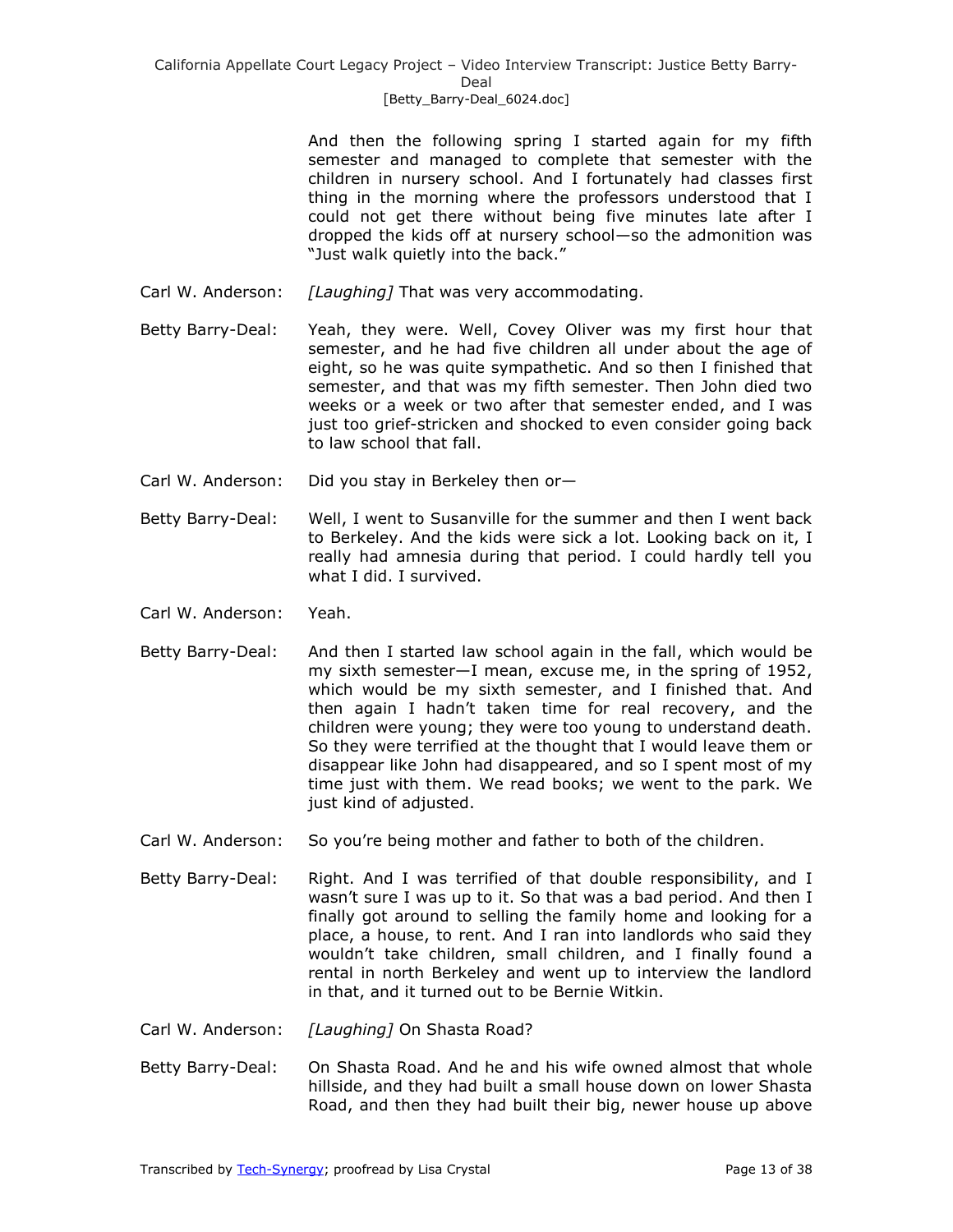Deal

#### [Betty\_Barry-Deal\_6024.doc]

Shasta Road; so there was kind of a hillside between us. So when I timidly confessed that I had two small children, Bernie said, "Bring your kids, your elephants, your parakeets, I don't care.‖ *[laughing]*

- Carl W. Anderson: *[Laughing]* Nice.
- Betty Barry-Deal: I was happy with that one.
- Carl W. Anderson: Well, now you had graduated from Boalt already at this point; and after taking care of the kids, had you any plans to take the bar at this point?
- Betty Barry-Deal: Not at all.
- Carl W. Anderson: No?
- Betty Barry-Deal: Well, actually I started having some thoughts when I sold the house and got relocated. And I thought, you know, maybe now with a new start I can take the bar again; I could take the bar. And so I got the kids settled in school, we got our move taken care of, and I took some halfhearted attempts at a law review course in San Francisco when I could get there.

I studied my old 10-year notes and went over in the fall of—I guess this was 1952—no, the fall of 1953. It was the fall of 1954; I was two years off. And I flunked the bar, but I only missed it by three points, so I was encouraged to try again. If I had missed it by an awful lot I probably would have given up on it; but three points, I could make another stab.

# (00:39:59)

In the meantime Bernie came down the hill and said, "It looks like you're in trouble." And I said, "I am indeed." And so he said, "I'll give you the manuscript from my next summary to study from. If you lose it I'll kill you, because it's my only copy-and good luck."

So I diligently studied Bernie's manual and a few other books— I think another book on equity—and went back and took the bar in the spring of 1955 and passed it that time.

- Carl W. Anderson: Congratulations. Well, that's really serendipity that you have a landlord that turns out to be Bernie Witkin. *[laughing]*
- Betty Barry-Deal: *[Laughing]* And the interesting thing is that I had barely heard of him before then, because he'd been such a prohibited source in law school. So Bernie and I became lifelong friends. And we both loved to garden; we met out on the hillside and I watered his plants on the lower part of the hill. And we just had a good time together. Then his first wife divorced him, so Bernie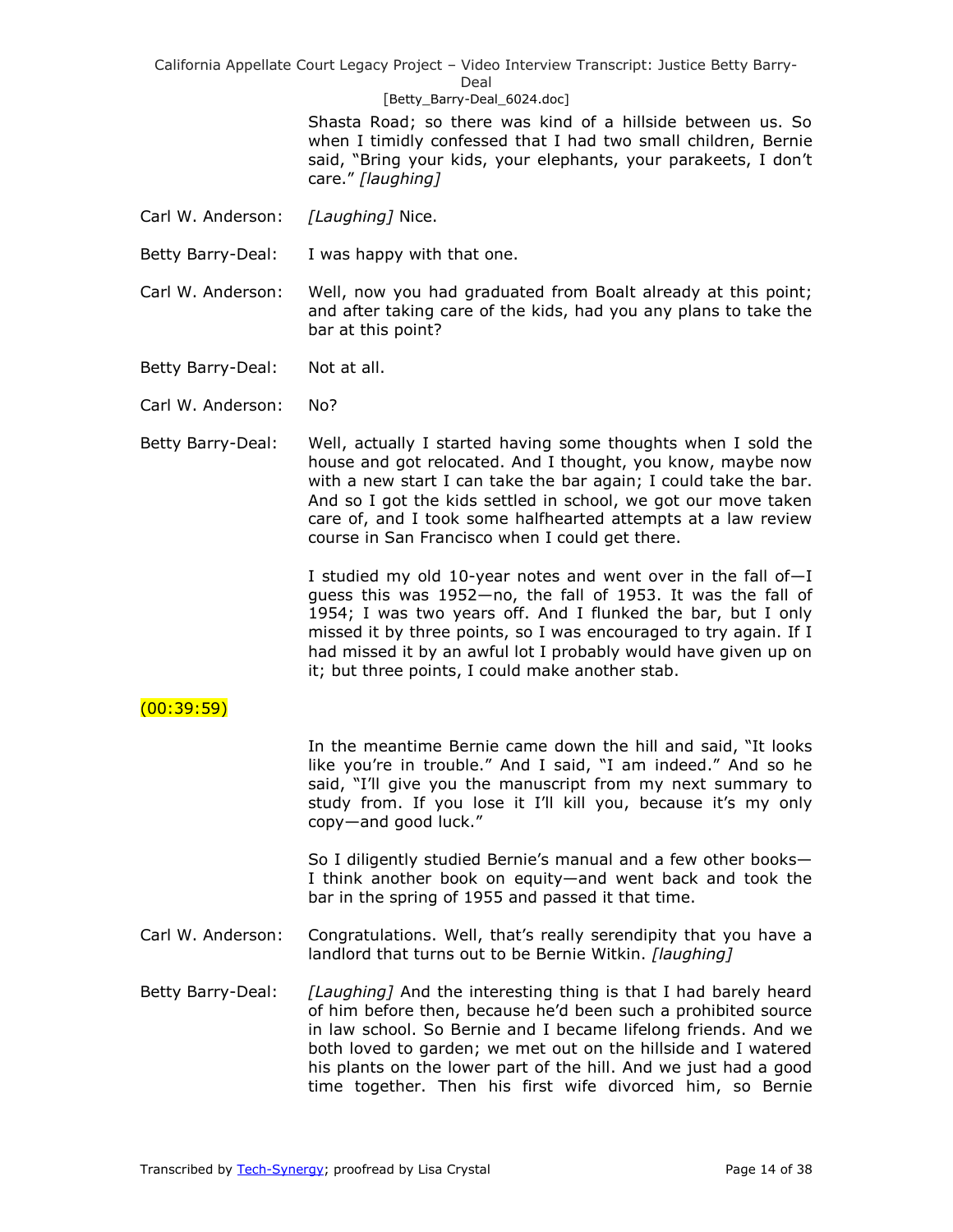#### [Betty\_Barry-Deal\_6024.doc]

needed handholding; so there's been a lot of handholding at that period. We just were forever friends after that.

- Carl W. Anderson: What did you think about, now that you're past the bar and you had your ticket, actually getting out there and being a lawyer?
- Betty Barry-Deal: Well, I went home as usual to Susanville and the kids needed a vacation, so my father had a ranch out there with horses on it. And so I went home for a time not knowing where I was going in law, and Dad tried to get me started in practice. He sent me up to court to probate a will. And back in those days you had to put the surviving witnesses on the stand and the *[inaudible]* and get all that testimony taken care of. So Dad had run me through that, and I'd gotten through that fine, and then I froze and I stood there, thinking, God! What am I supposed to do next? And Judge Curler, who was a very sympathetic man—had known me for years since I was a kid—looked down and he said, "Counsel may present the will now." Ah, that's what I'm supposed to do!
- Carl W. Anderson: *[Laughing]* A pretty good cue.
- Betty Barry-Deal: So I've always remembered that when I was a judge; that when young lawyers froze and needed some help, do it in such a way that it looks like it was their idea, save their face with their client. So that was a good lesson.

Then I was very tempted to stay in Susanville and practice law with my father. And I would love to have done that, but my mother was an overly motherly type who would have been very much inclined to run my life. I decided that was not a good idea, so I went back to Berkeley and soon got a call from Dean Keeler, assistant dean—and he was in charge of placements telling me that he couldn't find a firm that would even interview a woman let alone hire one. And that was really my first brush with prejudice as a woman in law.

- Carl W. Anderson: That's the first time you ever realized that there would be a problem?
- Betty Barry-Deal: Yes, it really was; because it never occurred to me that once I found an opening it would be okay, but you had to find somebody who had an opening.
- Carl W. Anderson: That's probably—you were living in Susanville, where everybody was accepted for what they were, you think?
- Betty Barry-Deal: Yeah, and I wouldn't have had any problem practicing in Susanville. It would have made no difference.
- Carl W. Anderson: But these firms are San Francisco firms then?
- Betty Barry-Deal: The whole East Bay firms.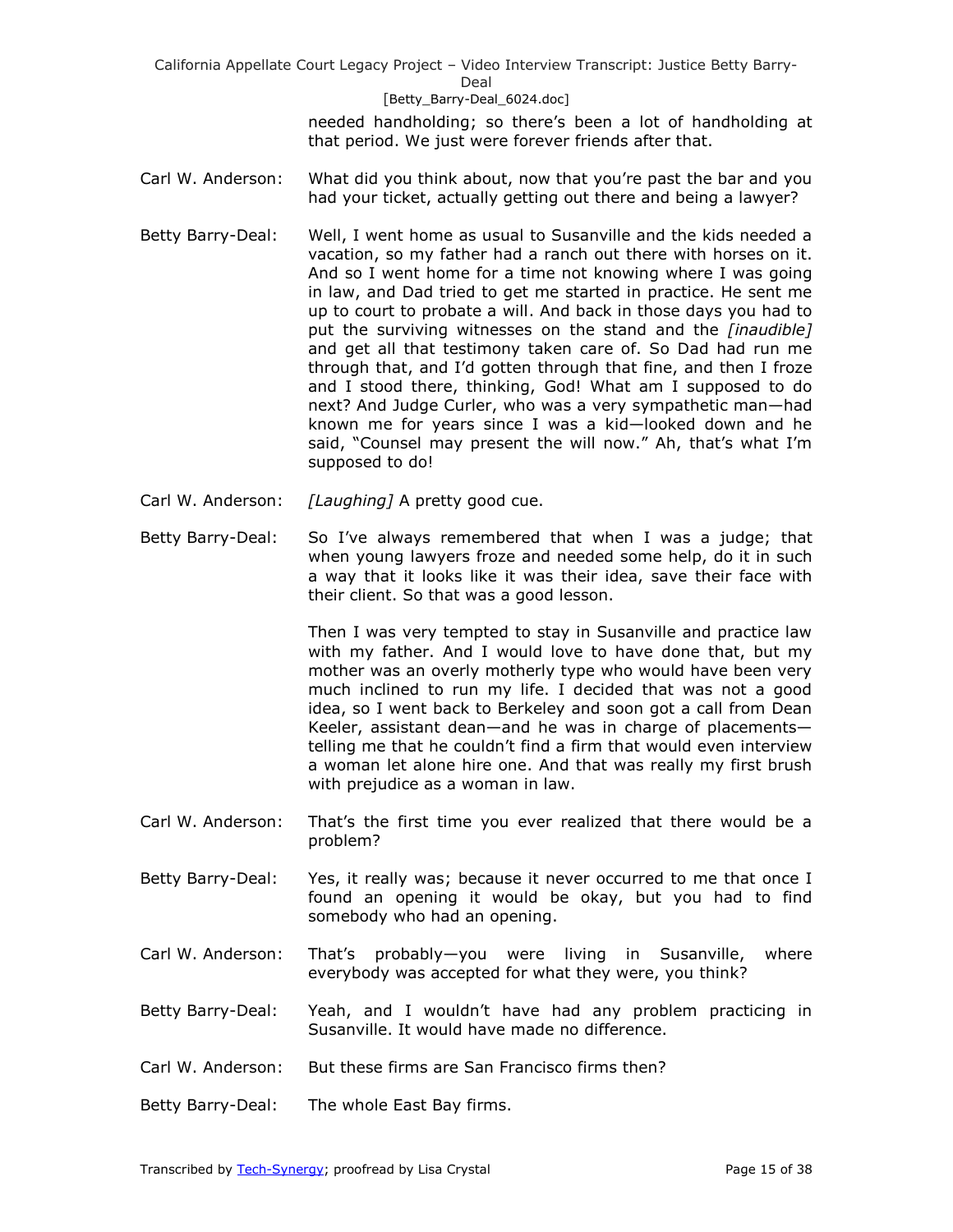California Appellate Court Legacy Project – Video Interview Transcript: Justice Betty Barry-Deal [Betty\_Barry-Deal\_6024.doc]

- Carl W. Anderson: East Bay, yeah.
- Betty Barry-Deal: The whole East Bay; there were no firms that would take a woman.
- Carl W. Anderson: So what happened? What did you do?
- Betty Barry-Deal: Well, actually I kind of went into a real post-depression, postgrief depression; it's known as delayed grieving. And I started psychotherapy and was kind of floundering around; I didn't know what I was going to do. And Nancy Nye, whose husband George Nye was a public defender at the time, suggested that I volunteer at the public defender's office, so I did that.

George assigned me to Martin Pulich, who was wonderful; and he let me tag along after him. George said, "Don't expect Martin to be polite. He's not going to open doors for you." And sure enough he slammed the door the first time I tagged along after him—almost hit me in the face—but he was wonderful about explaining things and giving me opportunities.

## $(00:44:57)$

He once arranged with a defendant up on the ninth floor of the courthouse and had me go interview him. And I'm sure that Martin had talked to the guy; he had a plan. So I took up my notepad and got all the proper notes. When I left, the guy said, "And lady, don't leave your purse around like that, because I could have taken everything out of it." [laughing]

- Carl W. Anderson: *[Laughing]* And I'm sure you're wondering today why he didn't.
- Betty Barry-Deal: Well, I'm sure that he had been prepped by Martin, who became friends with a lot of his revolving defendants. But I developed strep throat and needed to have a tonsillectomy, and I realized that the public defender's office was just too pressured to be able to take proper care of my children—and also I don't think I was a very good public defender. *[laughing]*
- Carl W. Anderson: And you were doing this all pro bono?
- Betty Barry-Deal: Oh yeah, sure. I know that the few clients they gave me I couldn't get very aroused and excited about defending them. So then Keeler called and said there was an opening at the Continuing Education of the Bar, would I be interested in that job? Sure; it's a job. It seemed like a second-rate law job, but anyway it was someplace to land; so I interviewed, and Felix hired me as a legal editor.
- Carl W. Anderson: Felix Stumpf?
- Betty Barry-Deal: Felix Stumpf.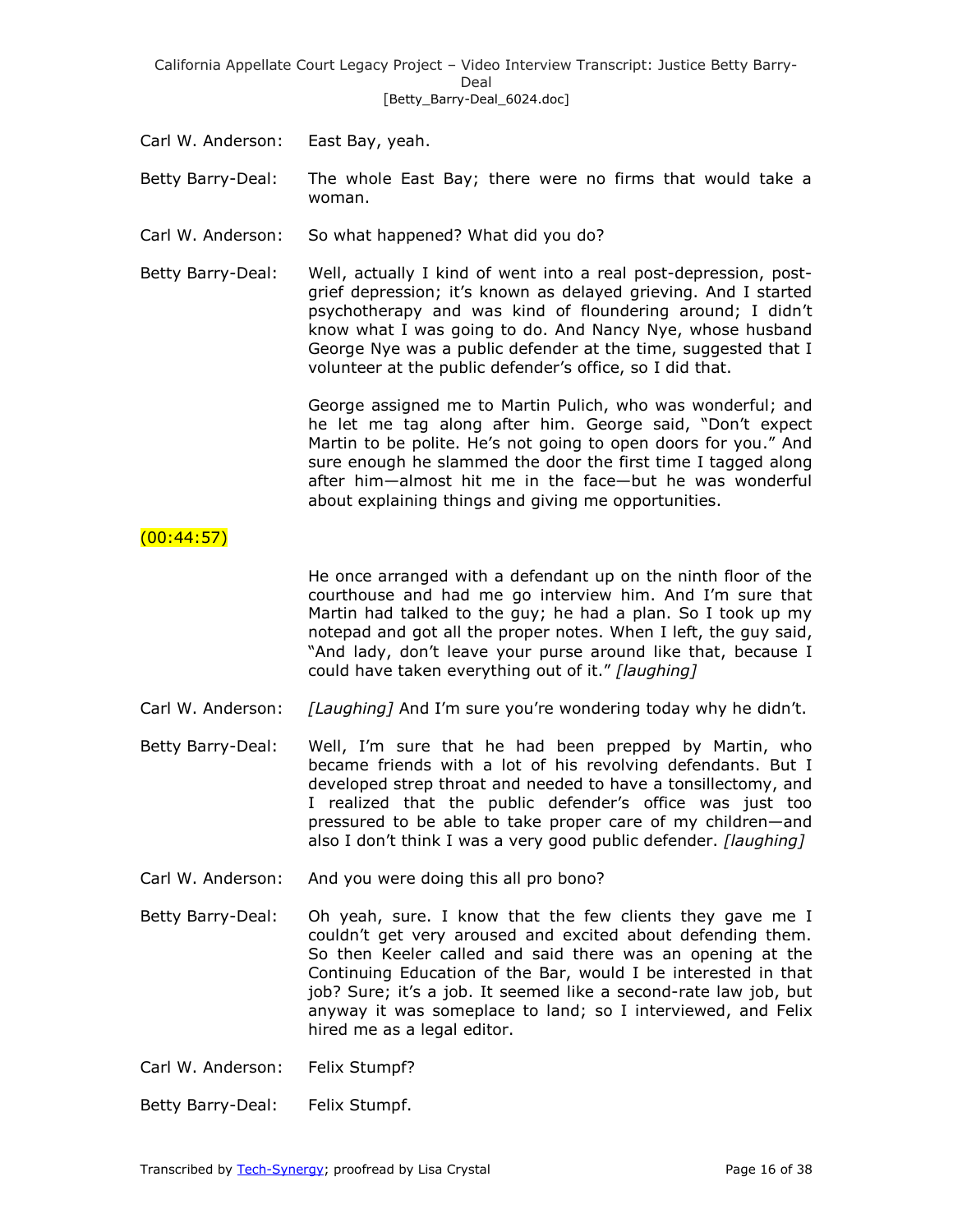- Carl W. Anderson: Yeah. Was he the first director of the CEB?
- Betty Barry-Deal: He was the first one. He really dreamed up the idea of CEB. He said, "There is so much legal lore and experience locked in lawyers' files in their brains that we should try to extract this and get it organized for the benefit of beginning lawyers or lawyers who want to go into specialties." So he-
- Carl W. Anderson: Did he collaborate with Bernie Witkin at all on this?
- Betty Barry-Deal: No, not at that time. No, this was Felix's dream, and he was really excited and energetic about it. He started out putting his first book together. I think it was—I can't remember—probate law, I think; then he hired Wilma Horwitz as an editor, and so I was the second one he hired. I knew nothing about legal editing. In fact, I wasn't even a very good writer, and Felix patiently worked with me, explaining what they were trying to do and what he expected of writing. He wanted to get rid of all legalisms—no whereas's or wherefores or any of that. He wanted it to be straight, good English that people could understand quickly; and he stressed that every single chapter had to answer how, why, where, when, and what. You've got to answer all those things in everything you do.
- Carl W. Anderson: Sort of sounds like journalism.
- Betty Barry-Deal: Well, it was. And then he hired . . . he didn't hire them, he didn't pay them anything. He got lawyers all over the state to write special chapters, like somebody who did probate law to write a chapter on estate administration, somebody who did tort law to write a chapter on torts. So his aim was to put out two books a year with two series of lectures; so that's what he expected us to do—he, Wilma, and me and two secretaries.
- Carl W. Anderson: So this was 1955 to '56?
- Betty Barry-Deal: Well it was the beginning of 1956.
- Carl W. Anderson: 1956. Do you remember how much you were getting paid for this at this point? You were getting paid?
- Betty Barry-Deal: Oh, it was \$350 a month; better than nothing.
- Carl W. Anderson: Well, that lasted pretty well then, in those days.
- Betty Barry-Deal: Well, when the rent was \$150 it wasn't too lavish.
- Carl W. Anderson: Yeah. How long did you stay at CEB?
- Betty Barry-Deal: I was there until 1963. I worked on about 15 books. And Felix was wonderful about adjusting adaptability of time. His wife had left him and he had four little kids, four little boys; and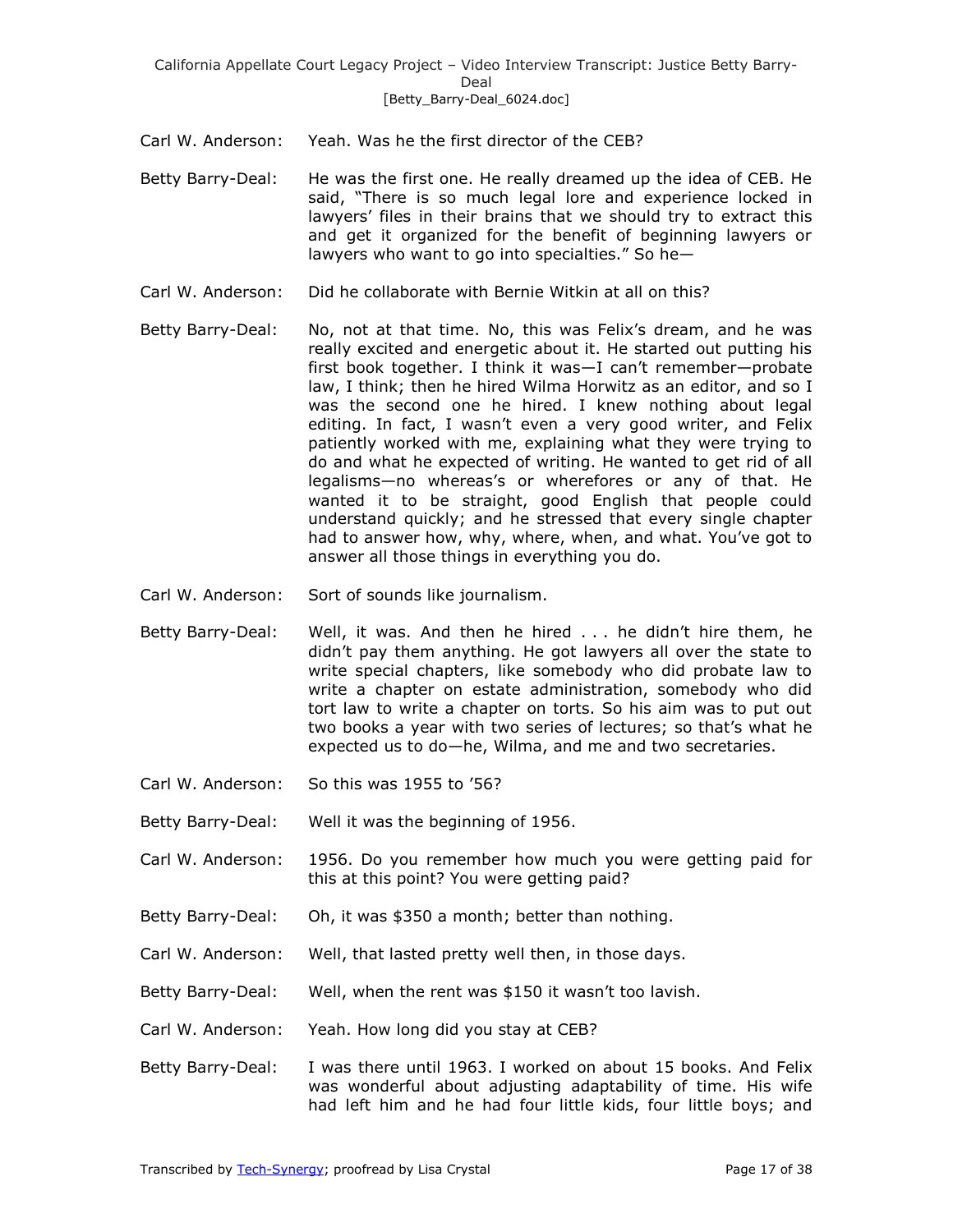#### [Betty\_Barry-Deal\_6024.doc]

Marge, our other secretary, was divorced and had two kids. So between Marge and Felix and me we had eight little kids.

### $(00:50:01)$

So we were all very adjustable and spent a lot of time doing picnics together and even camping. So Felix was very, very understanding about my taking time off for Brownie meetings or Halloween parades, as long as I got the work in.

We needed to get two books a year finished, which meant we had to get galley proof in, page proof in to UC printers on time. So as long as I got my work in on time I could adjust the day to fit the children. So it was a very good job for that period of raising children.

- Carl W. Anderson: So then after, in 1963 then, you left CEB?
- Betty Barry-Deal: Right. At that point Diana and Tom were teenagers. I tried to hire somebody to supervise, and also CEB was becoming more difficult to be adaptable then because Felix had hired a lot more people. And I realized that when they saw me—I was the assistant managing editor—when they saw me taking time off they thought they could; and the only problem was they didn't work at night like I did.
- Carl W. Anderson: Yeah.
- Betty Barry-Deal: So I realized that I had to be more consistent, with regular hours at that point. But the children really needed more supervision. And I guess I was getting burned out with CEB; I'd finished two years on the 16-page family law volume, and I was the supervisor and ended up writing about 50 percent of it. So I decided to just put my office in my home. So I interviewed in this room, and had all my separate typing and files and everything up in the attic. I could climb up and down spritely in those days.
- Carl W. Anderson: So you're living here in Alameda. Did you put a shingle out in front of your house or—
- Betty Barry-Deal: No, I didn't do that. I put an ad in the yellow pages of the *Chronicle*, I mean of the telephone book; and boy, did I get a lot of sailors. *[laughing]* Alameda on the naval station . . . They came by the droves, mainly with landlord problems or domestic problems; and then I also got a strange group of professional men who wanted estate plans drawn up. And it was sort of like a woman was not as intimidating as a man, so I got clients that way. I got a load of men who called me, who wanted me to represent them on statutory rape or regular rape charges, thinking that a woman would be better on this. I declined all those and—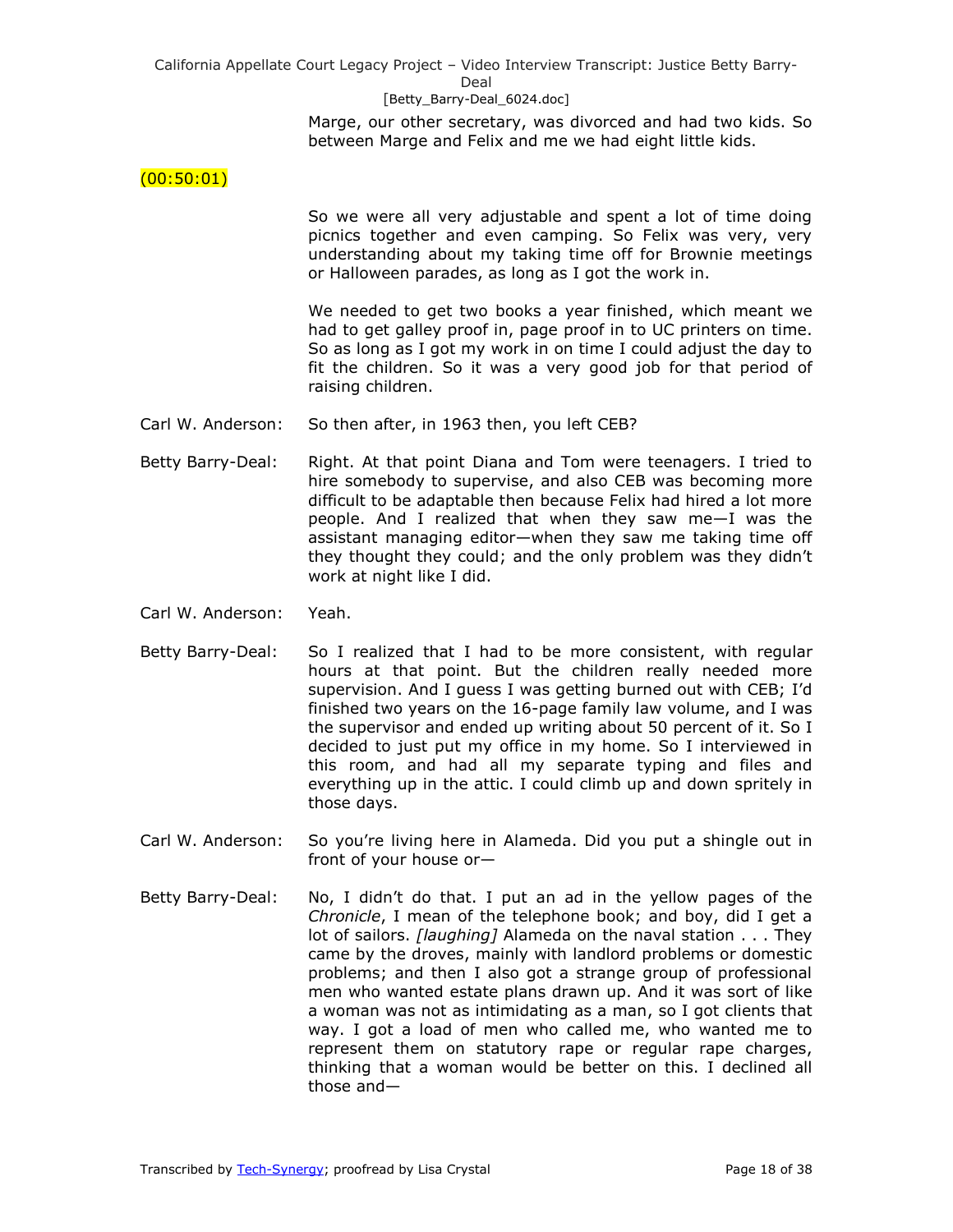California Appellate Court Legacy Project – Video Interview Transcript: Justice Betty Barry-Deal [Betty\_Barry-Deal\_6024.doc]

Carl W. Anderson: So that time with the public defender's office didn't come . . . didn't help you out in practicing criminal law?

Betty Barry-Deal: Not a bit.

- Carl W. Anderson: And how was that working here, practicing law right here in this room with your children?
- Betty Barry-Deal: Well, it worked fine. They got to be very good at answering the phone, opening the door; and most of the clients came while they were in high school, so it worked out fine. It was interesting. I had George Nicholson, who is now on the Court Of Appeal up in Sacramento. He was working his way through law school at the time. He served as a process server, and I'll never forget one case I had where the defendant was a sailor. And I told George exactly where to go and how to serve him.

George came back bewildered. He said, "I went into that bar and there must have been 50 sailors, all of whom looked alike. I didn't know which one to serve." [laughing] And then we had to go another way. But there were problems too. I had one client who had a psychotic husband, and he was a little scary.

- Carl W. Anderson: Did it bother you with the children in the house here with this kind of client?
- Betty Barry-Deal: Yes, it did, and I'll never forget one case—a guy who had actually come to me, but I decided that he was a weirdo. Although he didn't ever appear to be violent as the husband of that woman did, but he was strange; and I told Tom never to let anybody in at night.

So I was upstairs in my bathrobe and Tom answered the door and here was this man. And Tom said he was sorry, but he'd have to come back at the regular hours. And he said, "Well, I just want to leave a note for the attorney; if you get me a pencil, I can leave a note." So Tom went to get a pencil and the guy walks in.

Carl W. Anderson: How'd you get rid of him?

# $(00:54:56)$

- Betty Barry-Deal: I came down in my bathrobe and ordered him out of the house and told him not ever to come at night again. And I didn't see much of him.
- Carl W. Anderson: And he minded?
- Betty Barry-Deal: Yes, he did on that one, because I was pretty mad. And anyway, about that time Diana went off to college; Tom had only one more year of high school, but he was very involved in sports. Actually he was on the Northern California Shriners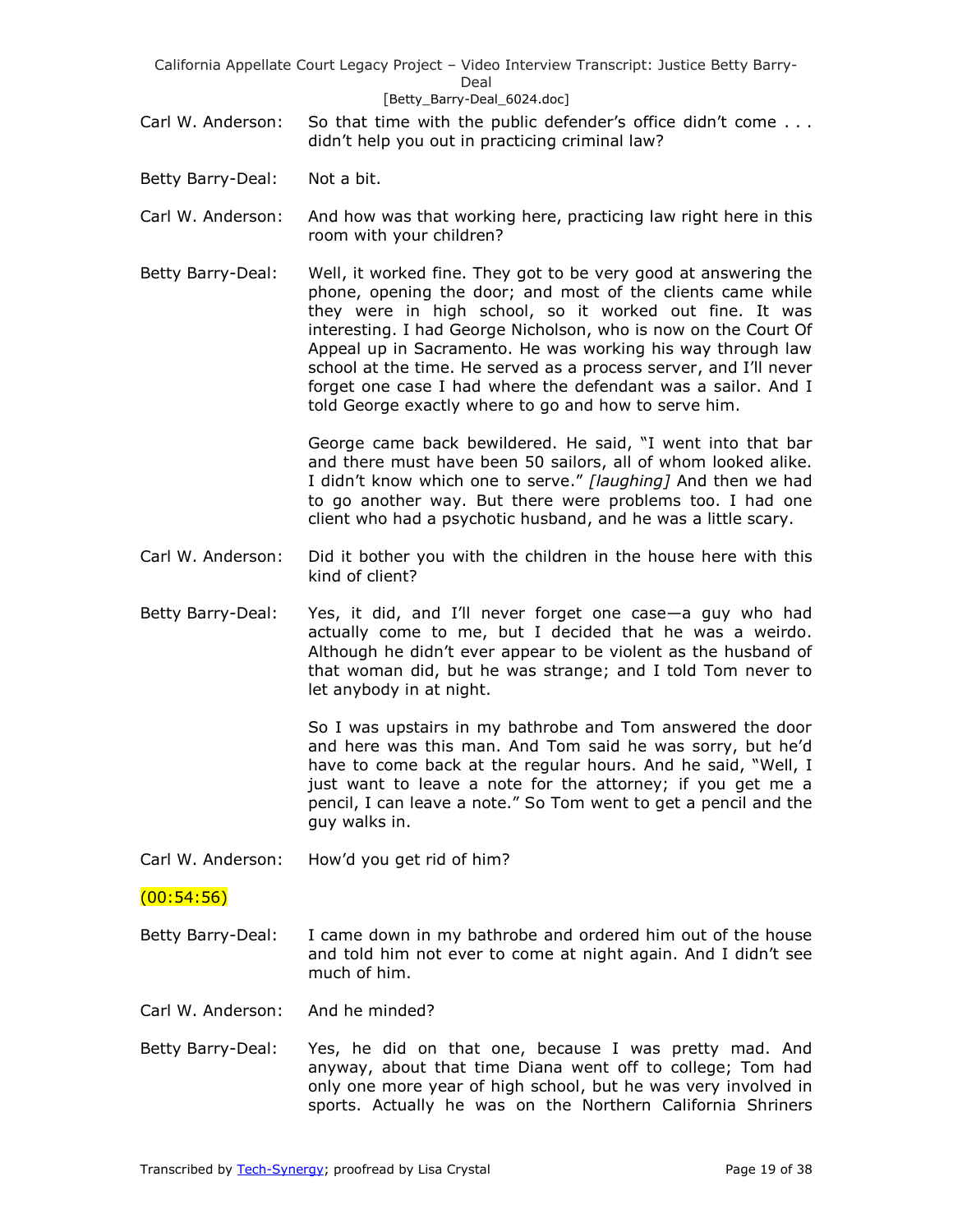#### [Betty\_Barry-Deal\_6024.doc]

football team, so he made all the all-star games. And so he was not really the problem of supervision that my daughter had been.

So when McKnight Brunn called me to see if I wanted to rent an office I was very happy. McKnight had been a childhood friend of my husband's when they lived in Salt Lake City, and they had lost touch with each other over the years. And eventually they were going up and down the elevator together and they started looking at each other thinking, "You look familiar"; and finally realized they were the childhood friends.

- Carl W. Anderson: This was when John was working at East Bay MUD?
- Betty Barry-Deal: Right; and Mac was in a law firm in the Latham Square Building. So we started seeing a lot of Mac and his wife, and John saw Mac every morning for coffee. So it was a longtime relationship. Mac had broken up his partnership and had rented a suite in the Latham Square Building and he had an extra office, so he called and asked me if I wanted to rent it from him. And by that time I was ready to get out of the house. By the way, I made practically no money in the first years.
- Carl W. Anderson: It paid the rent.
- Betty Barry-Deal: Yeah, paid the rent. But anyway, I started working with Mac and he again was a mentor like Felix had been and like Martin Pulich had been and like Bernie had been. Mac was wonderful. He was a lawyer's lawyer, and he really pushed me into becoming more efficient and learning how to dictate. I was writing everything out, giving it to my secretary; he came in one day, exploded, and said, "When are you going to learn to be an attorney and use a Dictaphone?" So I stayed there one night and learned how to dictate, remembering my father.

After about a year, why, Mac said, "I think it's time we became partners." And that worked out extremely well because Mac was a mentor and I didn't mind being corrected. So we went into partnership and then moved over to the new Kaiser Building, where we had a really slick but terribly small office. I think my office was 10 by 10, barely big enough for a desk and a chair. And then Mac wanted to expand his practice, so he joined up with Leo Helzel and Charlie Leighton and Don Falconer and they talked about combining partners. Leo didn't like the idea of a woman partner and Mac said, "Well, if she doesn't go with us there's no partnership." So Leo finally agreed okay. I never met him before our partnership.

- Carl W. Anderson: Yeah. What year was this, Betty?
- Betty Barry-Deal: Well, this was about I'd say 1964 or 1965.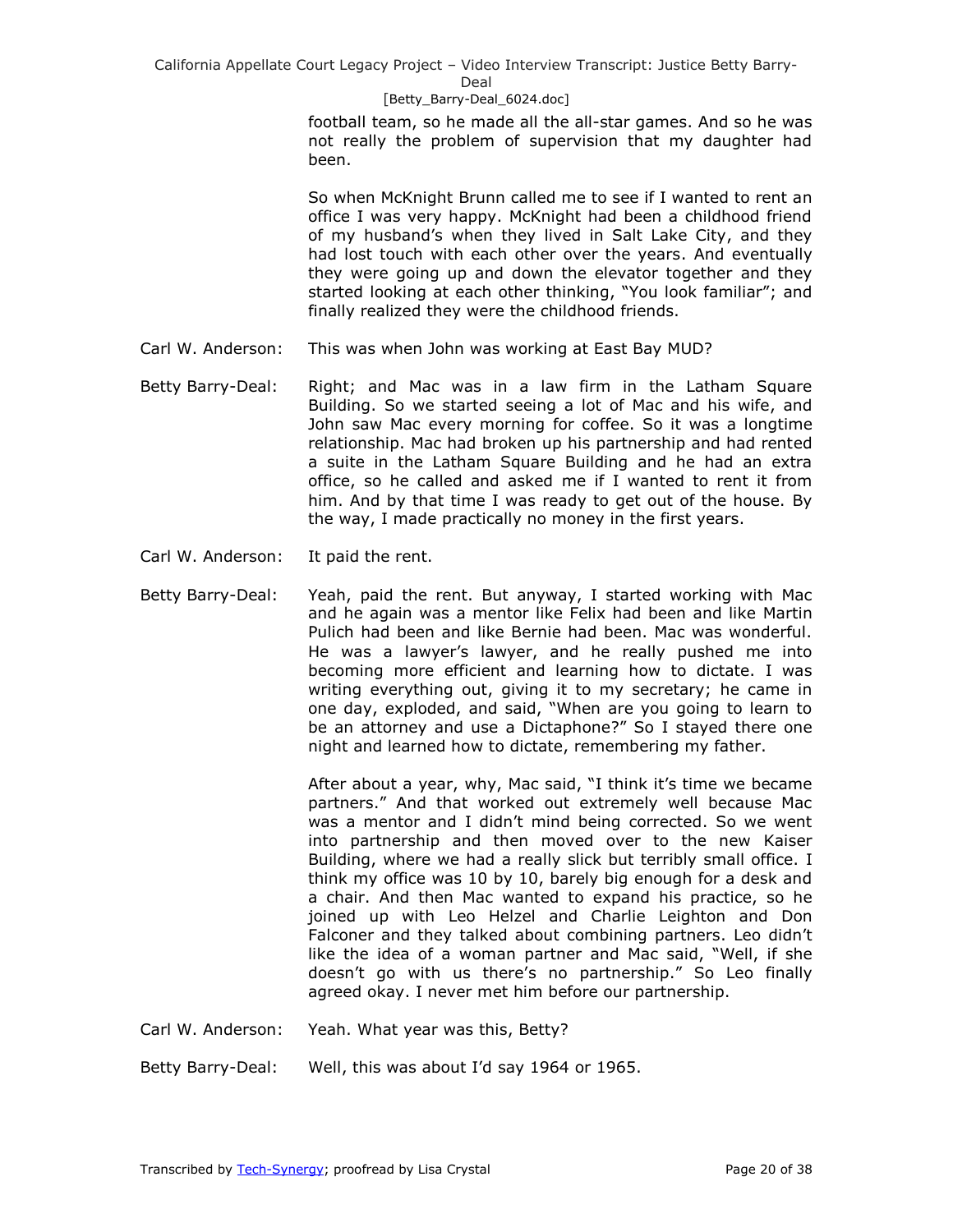California Appellate Court Legacy Project – Video Interview Transcript: Justice Betty Barry-Deal [Betty\_Barry-Deal\_6024.doc]

- Carl W. Anderson: 1964 in the city of Oakland, county seat in Alameda County, and Leo didn't want a woman partner?
- Betty Barry-Deal: Right.
- Carl W. Anderson: So how did you get around that?
- Betty Barry-Deal: Mac was adamant—the woman comes or I don't! *[laughing]* So Leo finally said okay. And so I met Leo for the first time when we had a big open house for our new offices and then he started kind of having a joke with it saying, "It isn't everybody who has a partner they can kiss."
- Carl W. Anderson: *[Laughing]* So you brought him around?
- Betty Barry-Deal: Well, I had to bring him around. I guess he brought himself around on that one. But anyway the partnership worked out pretty well. We had a young partner, Peter Rochios, and another couple of young apprentice lawyers, Gene Miller and Tom Cooper. The partnership was kind of beginning to roll along, and then Mac brought in Bill Dunbar and our young partner Peter Rochios developed an inoperable brain tumor.

# (00:60:00)

So we carried him for about 18 months; and it was very difficult because our firm wasn't that up and going. And then Bill and Mac started having personality clashes, so I think we finally decided that it was just better to break up the partnership and go their own ways.

So Bill Dunbar started his own office, and I started my own office. We were close to each other in the Ordway Building. Mac and Charlie and Gene Miller went in with Miller, Starr & Regalia firm. I don't think they joined partnerships, but they took space there.

Leo joined the Bill Coblentz firm over in San Francisco, and I was very flattered because each one of them invited me to go with him. So I decided okay, I was accepted; even Leo invited me to go with him.

- Carl W. Anderson: *[Laughing]* So then you knew you could do it on your own. So how long were you practicing by yourself in the Ordway Building?
- Betty Barry-Deal: Oh, I think it was about two and half, three years, two and half, I guess, by myself. But I had been practicing family law by that time like about 14 years—well, 14 years by the time I was appointed to the superior court.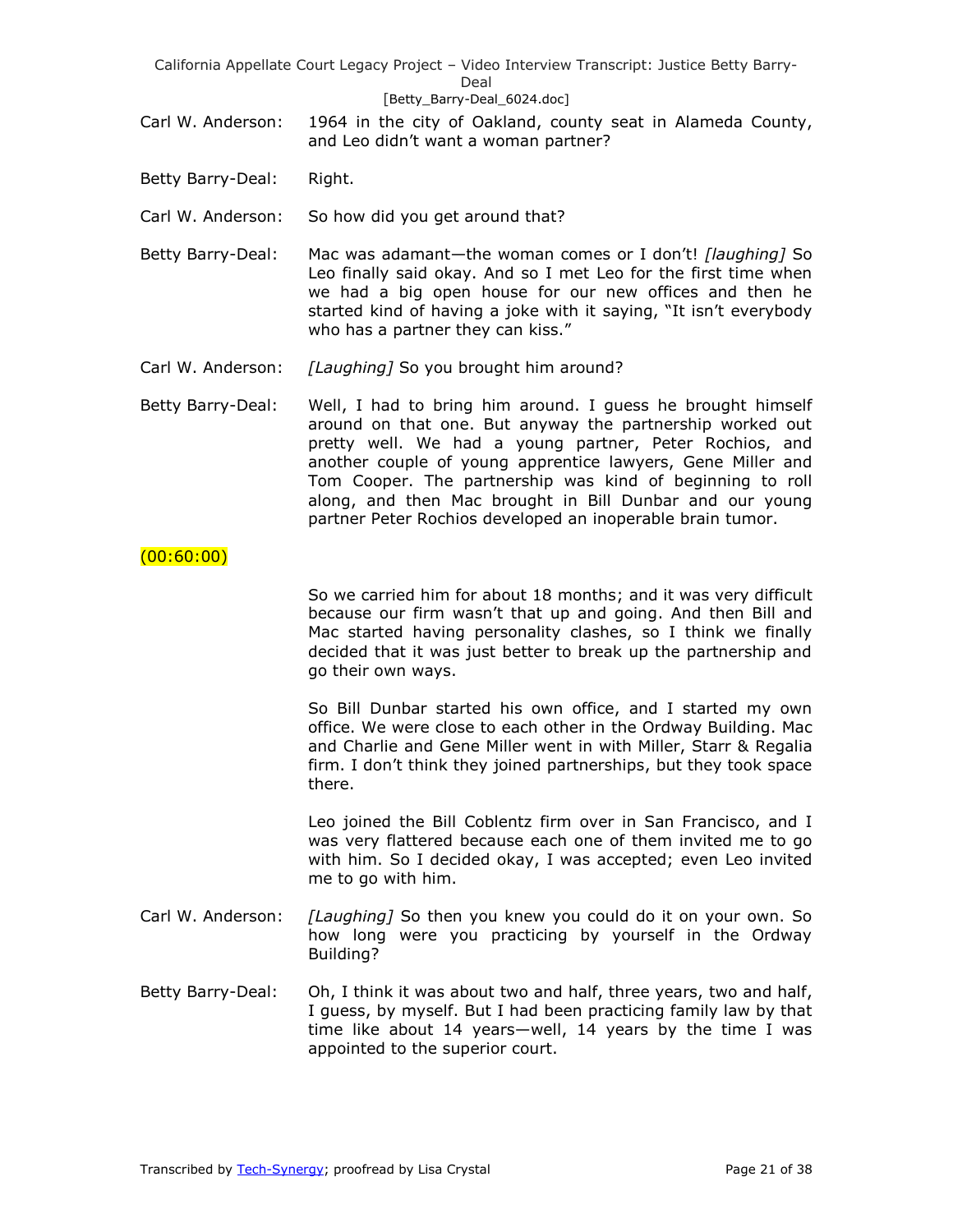### [Betty\_Barry-Deal\_6024.doc]

- Carl W. Anderson: Where you became one of the most renowned matrimonial lawyers in Northern California about this time. And how did you feel about that?
- Betty Barry-Deal: Well, I felt great. I liked being a family lawyer. I loved it, really. I enjoyed the practice. I enjoyed the clients and I even learned to enjoy the trials. I learned early on that if you were afraid of a trial, you never could work out a good negotiated settlement. So that you've got to be willing to say, 'I'll be at the courthouse.‖ And that took a bit of learning. I'll never forget one of the early trials I had in front of old Judge Richard Chamberlain; I don't know whether you remember him.
- Carl W. Anderson: I remember, yeah.

Betty Barry-Deal: He was a wonderful man and very dignified. And I represented the husband in a custody case, and Lew Van Blois represented the wife. And we were both novices; neither of us had practiced very long. So in the course of . . . Before long after the trial started, Chamberlain said, "Will counsel please approach the bench.‖

> We did. He said, "Mr. Van Blois, if you don't quit mumbling, and Mrs. Deal, if you can't speak up so I can hear you, I'm going to have to end this trial right now." [laughing] So we both went back admonished and did better. So we learned with that kind of thing.

> I think it probably took me about three years to really learn how to be comfortable in a trial. After that, I realized it was mainly a matter of preparation, knowing your client, knowing what to expect. So I did quite a bit of trial work, and I really enjoyed the practice.

- Carl W. Anderson: When you ended up on the superior court in the Alameda County, how did that happen? And how long were you practicing solo in the Ordway Building before that happened?
- Betty Barry-Deal: Well, I was solo in the Ordway Building only about two and half, three years, I think, at that time. And two or three friends had urged me to apply for a judgeship, and I'd been reluctant to do it because I just didn't think it was a possibility. And finally after about three or four months of thinking about it, I put in an application—didn't think it was going anywhere.
- Carl W. Anderson: Why not?
- Betty Barry-Deal: Well, Cecil Mosbacher, the only woman on the superior court in Alameda County, had resigned; no, I guess she . . . I don't remember when she resigned.
- Carl W. Anderson: Just before I was appointed, in '75.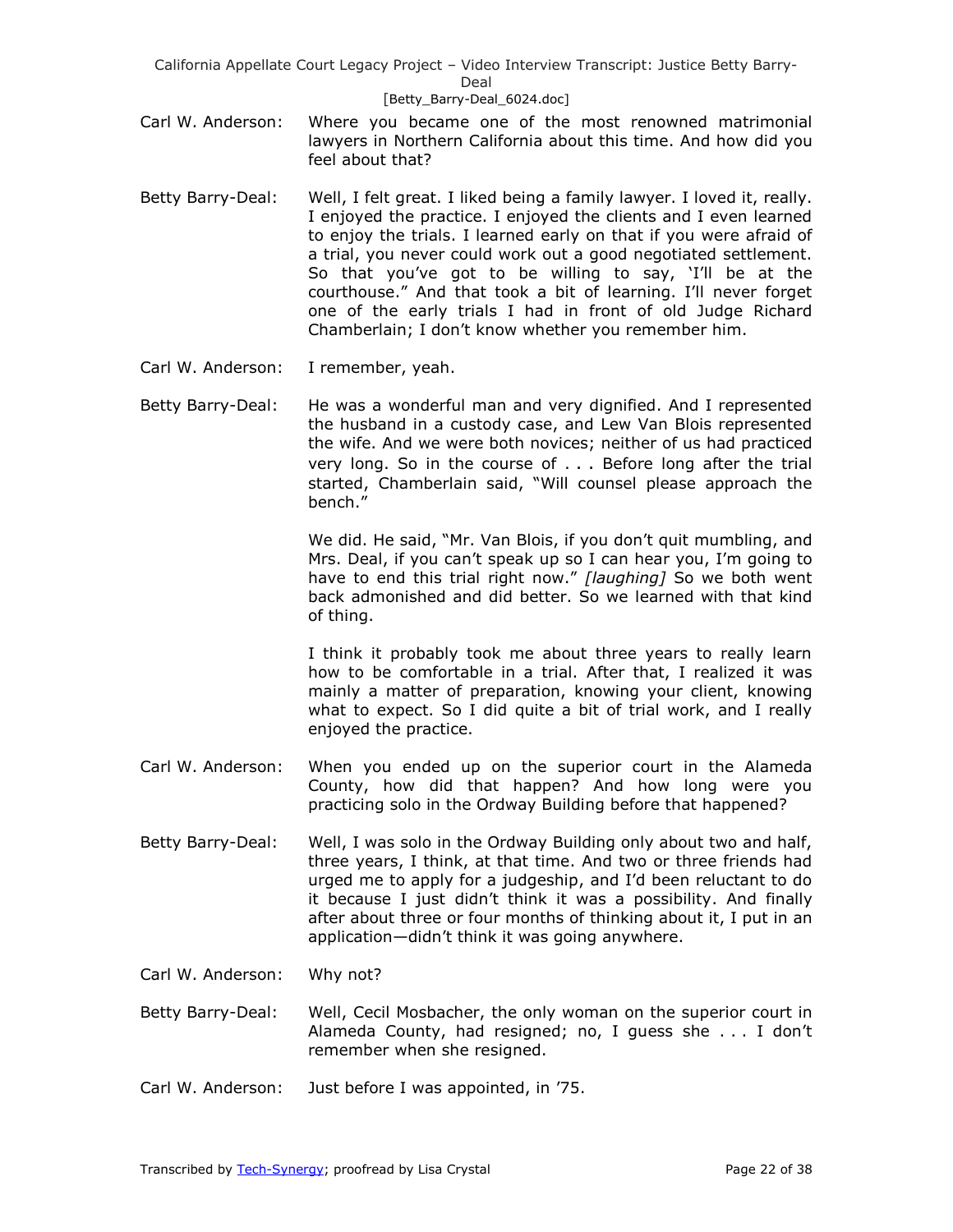### [Betty\_Barry-Deal\_6024.doc]

Betty Barry-Deal: '75. Okay, well, she had resigned, but I didn't think that it was very likely that a woman would be appointed again—and if so it wouldn't be me. So I didn't think too much about it. I got in my application and then I guess it was in February of 1977 Tony Kline called and said the Governor wanted to appoint me. Fine.

# $(01:04:51)$

He waited. The announcement came so that he could appoint Clint White and me on the same day at the trial court. And Clint was black and I was white and we had been tokens before this. We were both appointed to the board of directors of the Alameda County in 1970; he was the black, I was the white white woman.

- Carl W. Anderson: And you ended up in the Court of Appeal on his division. And did you both consider yourself tokens?
- Betty Barry-Deal: We tracked each other all the way along. So anyway, I was very happy for the appointment and also a little surprised; I didn't really expect it. But boy, was it chaotic to leave a sole practice and go on the court.

Now, if you leave a partnership, you've got people to handle your cases; but with a sole practice it's tough. And my old regular secretary had had to leave in December because her husband wanted to move to Carmel, or Pacific Grove, I guess. So she found me a temp person, who tried to work it out, but she was just in all over her head with all the files. So that was real chaos, and fortunately Bill Dunbar took over a number of cases for me, and I farmed others out. Actually, I notified the clients and asked them to find another attorney. And some who couldn't, I referred to Bill, and then I wrote dozens and dozens of letters terminating my employment so that people wouldn't serve modification actions on me. So it was chaotic, and I started—

- Carl W. Anderson: So how long did that take, then—to get your practice in order so you could assume the bench?
- Betty Barry-Deal: Well, I think it was about a month; so I guess I was sworn in in March, I think.
- Carl W. Anderson: March of 1975, right?
- Betty Barry-Deal: 1977.
- Carl W. Anderson: 1977. Right, 1977.
- Betty Barry-Deal: And Judge Hove, who was the presiding judge, called me and said that he would put me in a nonjury domestic calendar first, so that I could sort of get used to it. Then the morning I was to start, having brushed up on all my family law, he called and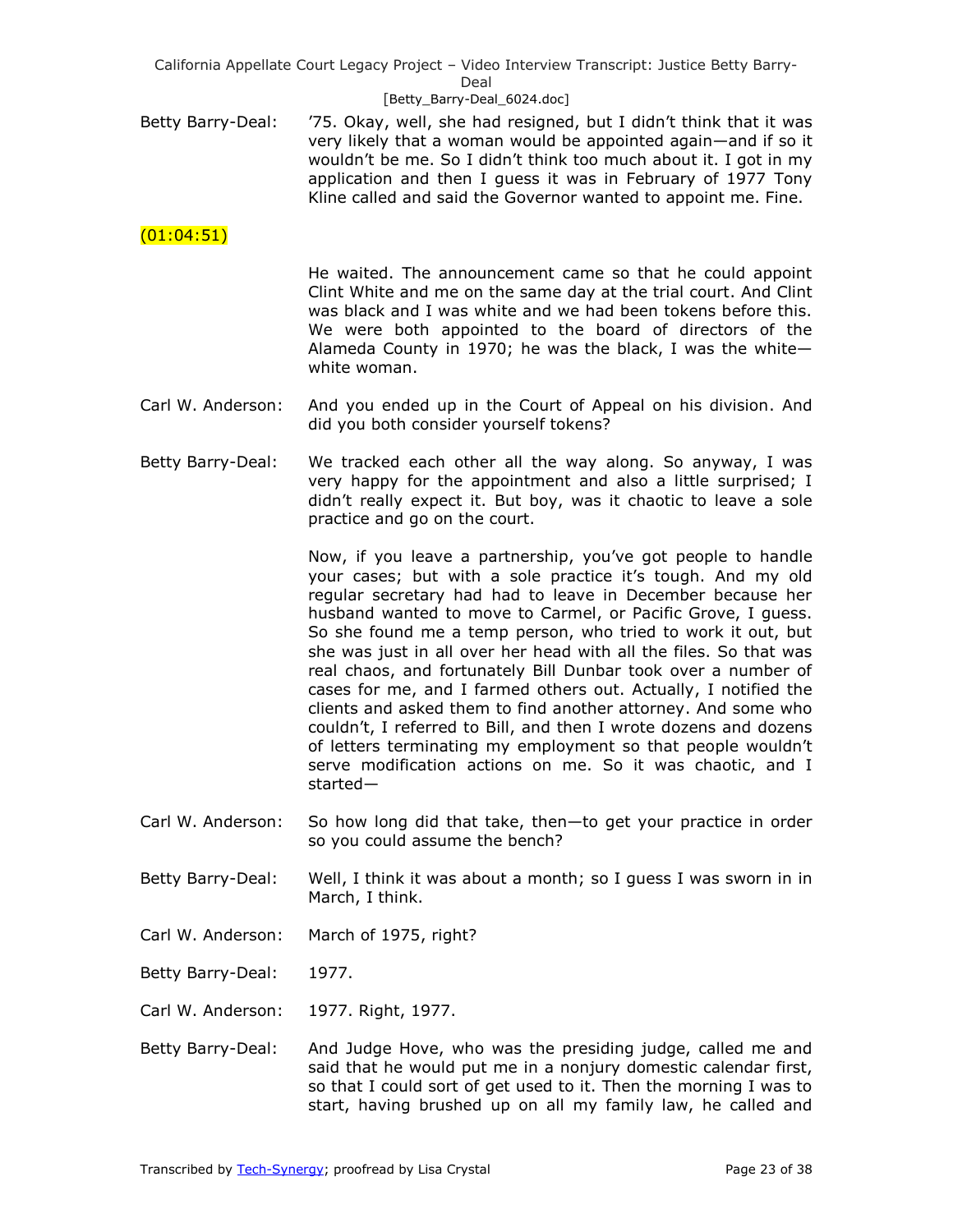#### [Betty\_Barry-Deal\_6024.doc]

said, "You'll have to go to juvenile court. Judge Carl Anderson's parents were killed in the Tenerife airplane accident and he's had to go, so would you please go to juvenile court.

- Carl W. Anderson: Well, you'd be right at home there, Betty; the court had never been in better hands.
- Betty Barry-Deal: *[Laughing]* Jiminy! Well, I had the criminal juvenile calendar and I hadn't had any criminal law at all, except for this brief little three months in the public defender's office, which wasn't enough to give me very much experience. I had sat through a number of criminal trials with Dad, but that was different than knowing criminal law. I knew how the feeling went of the trial excitement, but not the law.

And I'll never forget the first morning when the deputy public defender and deputy DA were there and the deputy public defender said, "Well, your honor, you'll have to rule on the 1538.5 motion first." And I said, "What code?" And I thought the public defender was going to faint. *[laughing]*

He was astounded and carefully explained what the code was. And I think he was more astounded by my ruling, which I overruled it of course. *[laughing]* And then he and the DA decided that it would be a good idea every morning to get there early and sort of review some of the problems with me. So we did that for the month.

The dependency cases were fine. I did okay in those. But boy was I glad when you came back, because I was over my head. So then I went into a regular nonjury domestic relations calendar, and that was okay.

And six months after I had been on the bench, the Southern Alameda County branch opened, and Judge Sabraw called and asked if I would take the domestic relations calendar down there. I wasn't too excited about going to Hayward, but I was sure excited about a domestic relations calendar, because it had been pretty well taken over, I think, by McKibben—I'm not sure—in North County. So I took that assignment. I think you went down at the same time.

Carl W. Anderson: I did, yeah.

# (01:19:59)

Betty Barry-Deal: You went down in criminal law. Mo was persuasive in getting us down there.

Carl W. Anderson: He was. I wanted to stay in juvenile all my life, but I was exposed to your department. Every time you'd take a vacation I would get two weeks of straight family relations, and I learned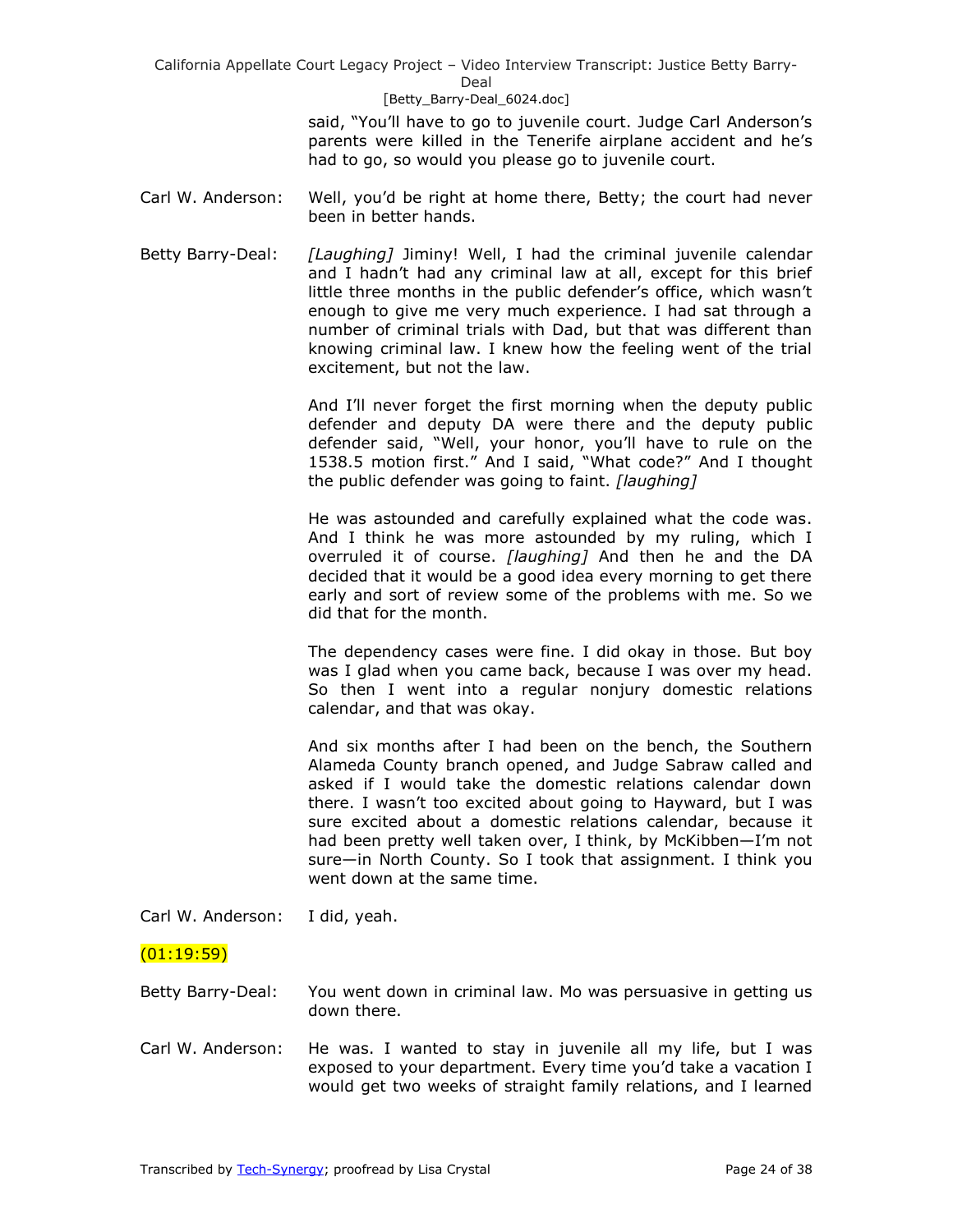#### [Betty\_Barry-Deal\_6024.doc]

to appreciate my wife and my kids during that course. *[laughing]*

Betty Barry-Deal: Well, I loved that assignment. I was down there three years and just thoroughly enjoyed it, and we did a lot of interesting things. First of all, the lawyers were hiring a psychologist to evaluate their client in the trial, and then they'd come into the court with these lopsided opinions on where the child should be.

> So I regularly called meetings of the South County bar, and I told them that there was nothing I could do to prevent this practice, but I just wanted them to know that I wouldn't give such testimony very much weight. And if they wanted a good evaluation, I wanted both parents and the children seen, and then I could get an objective evaluation, hopefully.

> So then I started getting some very prominent Berkeley child psychiatrists interested in coming. And I had to get them assured that they would not be ripped apart on crossexamination if they did a careful, objective evaluation—lots of tough problems of cases. So I got Kent Zimmerman, who was the director of Children's Hospital psychiatric unit; Bob Schrieber; Byron Nestor.

> I got the attorneys to agree to hire these people as independent experts, and they would read the report and they could write written comments, but no cross-examination with the stand. And they went along with it and we got some really very good help with custody cases that way.

> Then they were doing sloppy paperwork, so we called another meeting, and I set up what I thought was a sample custody visitation order and asked for comments; and they were good about comments. I regularly would call the meetings and ask them to give the feedback. Some of them were critical; some of them had good ideas.

> So it was a happy three years down there. I really enjoyed it, and developed a good relationship with the South County bar. Actually they had a huge reception and named me the Family Law Judge of the Year, I think; Southern California—I forget where.

- Carl W. Anderson: Was it while you were doing the family law in Hayward that the Chief Justice called and asked if you would like to come to the Court of Appeal for a little assignment?
- Betty Barry-Deal: A pro tem assignment, yes; and that seemed interesting. So I went over there for two months on a pro tem assignment; got to meet all of the other justices. And I still believe that they gave me all of the dog cases. *[laughing]* Some of them were just horrendous.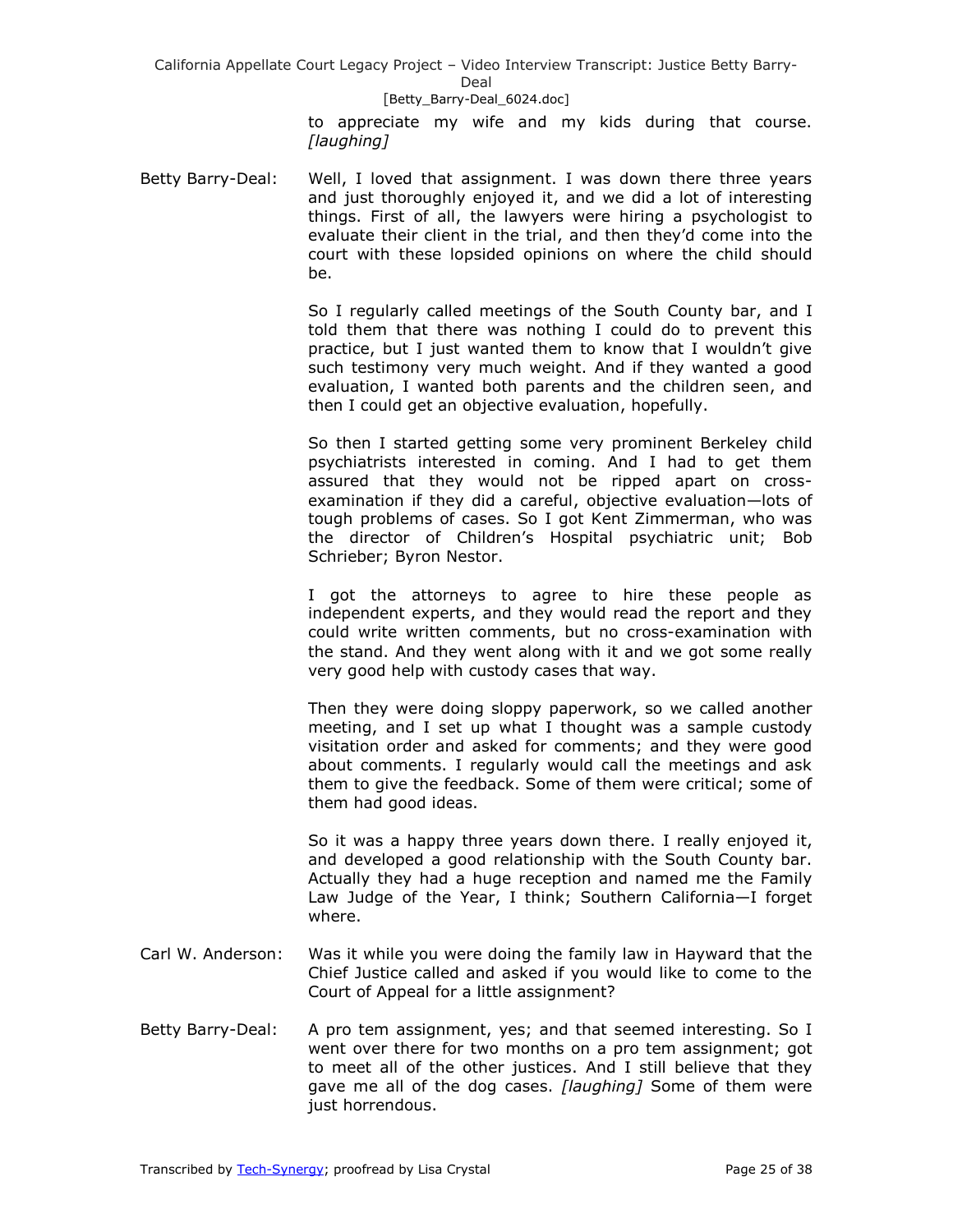I had several criminal cases, of course, which were totally over my head. And I will never forget Justice Elkington, who was such a dear. I was assigned to the First Division, which was Elkington, Racanelli, and Newsom. I can't remember if there was anybody else there or not. I guess I was the fourth.

I never saw Newsom, but Racanelli tried to be helpful, and Elkington was just a dear. He saw my floundering in criminal law and offered to assist. He was amazing. He could reach up and pull down a book and say, "This case will help you." It was just, he had them all memorized.

- Carl W. Anderson: Do you know why you were selected by the Chief Justice?
- Betty Barry-Deal: I have no idea, except . . . and I think by that time that probably Jerry Brown was looking around for who he could appoint, because he came on as Governor with the idea of changing the courts by appointing women and minorities. You know, he was very critical of the courts, and he was going to update them. I think it may be that he and Rose Bird were very close friends, so it may have been kind of a run-through to see what would happen.

# (01:15:03)

- Carl W. Anderson: Did you find out or did you ever have any discussions with the Chief about this assignment, or did she talk to you when you left?
- Betty Barry-Deal: Yes. We didn't have any discussion about my assignment, but she did talk to me when I left and ask me what ideas I had. And I told her that I didn't understand why I had been chosen, and there were lots of other justices or judges on the court that were more experienced that should have this assignment. I also pointed out that she tended to be choosing people that were Democrats.
- Carl W. Anderson: You told her that?
- Betty Barry-Deal: Yes.
- Carl W. Anderson: How did she react to that?
- Betty Barry-Deal: She just said, "Oh." She didn't have much reaction to that, except that she started appointing Republicans.
- Carl W. Anderson: Well, I know you came back on Monday, and the next week Mo Sabraw was asked by the Chief to go over to San Francisco. And so we always thought maybe you had something to do with that.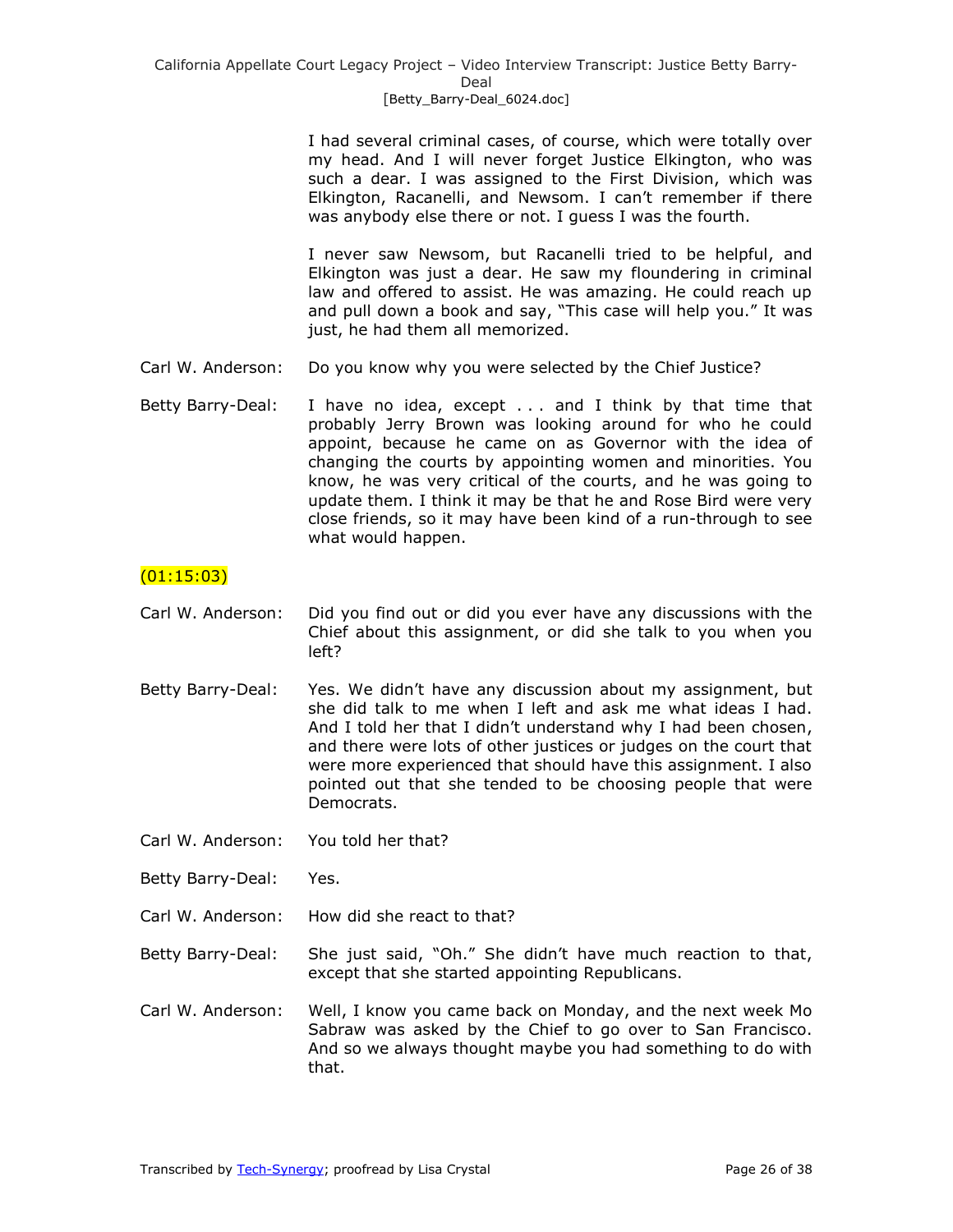### [Betty\_Barry-Deal\_6024.doc]

- Betty Barry-Deal: Yeah, I did. I pointed out that there were Republicans on the court too. *[laughing]* Actually, I think I started changing my political viewpoint about that time. I found when I went on the court that most of the Republican judges were very solicitous and very helpful. I didn't find that with some of the Democratic judges.
- Carl W. Anderson: Did you think there was a division in the court based upon what Governor—
- Betty Barry-Deal: I think there was quite a division on the court between Democrats and Republicans. I don't know that it was any problem except in terms of personal relations. I guess it's always been that way, and probably it's a good thing that you have a governor come in and appoint a bunch of Republicans, then you have another governor come in and appoint a bunch of Democrats; and then you have a bunch of republicans and a bunch of democrats. So it keeps it balanced, which I think is a good idea. I like to see a balance on a court: conservatives, liberals. It makes for conversation.
- Carl W. Anderson: So how long were you back on the superior court from your tour in San Francisco at the Court of Appeal before the Governor called and asked you to make it permanent?
- Betty Barry-Deal: Oh, I think it was two years. The Governor never called me. Tony Kline called and asked how I would like to be appointed at the appellate court, or would I like to be. And I said, "No, my experience there was not that great."

He said, "Well, will you think about it?" I said, "Yeah I'll think about it." He said, "Well, I'll call you back in 24 hours." I said okay. I told George Phillips and I think maybe Mo Sabraw—one or two others.

George really urged me. He said, "If you don't take this, you may never get this chance again. It's a wonderful opportunity; you've got to take it." The only negative vote was my son, who said he just didn't think I'd be as happy there. He thought I was just really, really happy on the family law court, which I was.

So when Tony Kline called the next day and asked if I had decided that I'd like the appointment, I said, "Well, yeah, okay.‖ *[laughing]* I wasn't enthusiastic about it. And I was appointed to the Third Division. Justice Clint White was the presiding justice and Sidney Feinberg and Jim Scott were the associate justices; I was the fourth one.

- Carl W. Anderson: You replaced Paul Halvonik, didn't you?
- Betty Barry-Deal: I replaced Paul Halvonik. Jim Scott had been really in a dissenting mode ever since Paul Halvonik was appointed,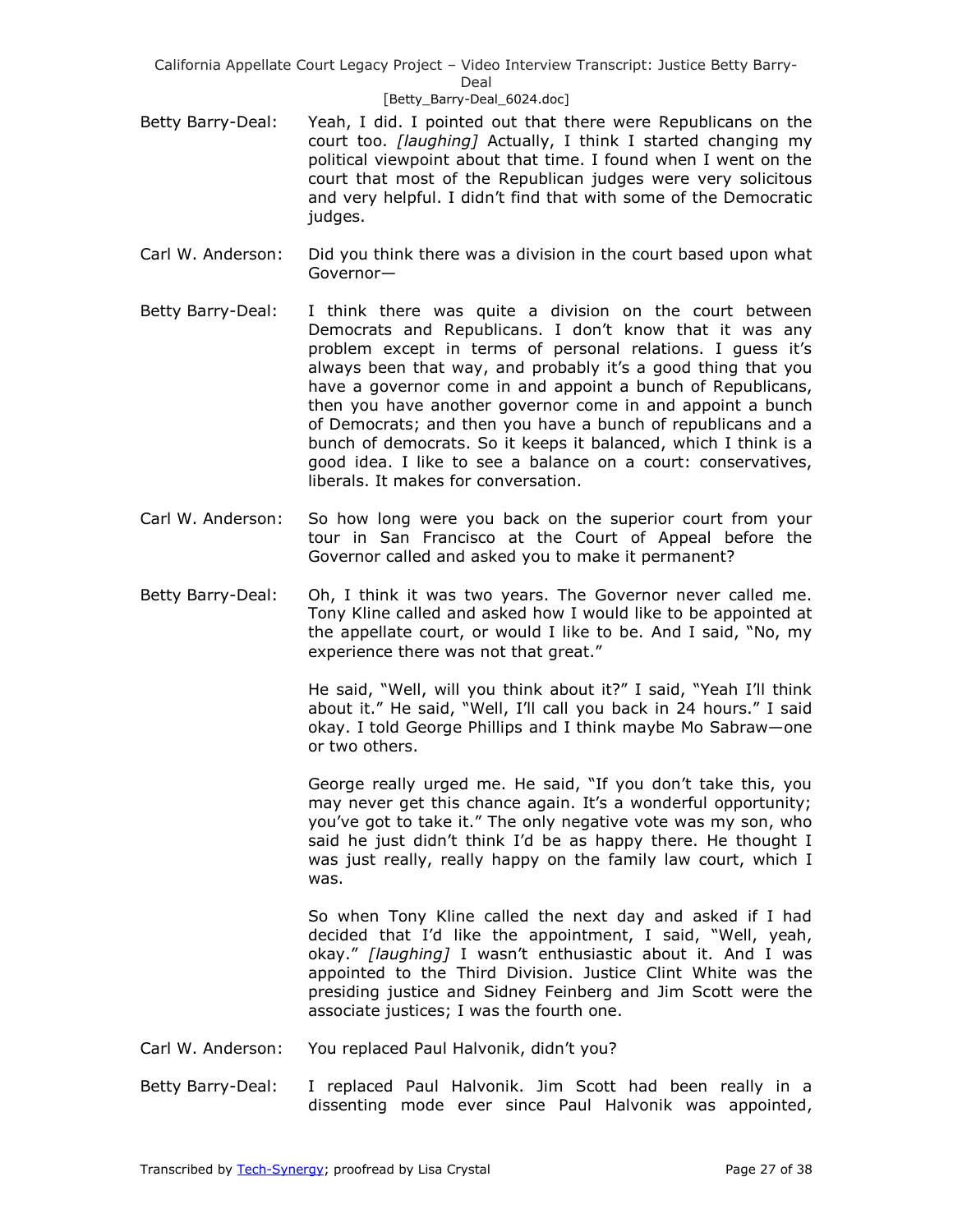### [Betty\_Barry-Deal\_6024.doc]

because Clint and Paul and Sid always made up two of the three necessary justices. So there was no way that Jim Scott would ever prevail in upholding a search. They were all turned over, and Jim—

Carl W. Anderson: This is only in criminal law?

Betty Barry-Deal: Yes, in criminal law. And Jim had written dissents, dissents, dissents; and so he assumed if I was appointed to replace Paul Halvonik, I would be his female counterpart. So he was very aloof and didn't want too much to do with me, because he thought, "Oh god, here comes another round of dissents."

# $(01:20:00)$

So the confirmation hearing was really strange. Rose Bird was there, of course, and Deukmejian and Wake Taylor, who was the third, he was the senior judge.

- Carl W. Anderson: Of the First District.
- Betty Barry-Deal: My son and sister went with me. A woman from the Women Lawyers of Alameda County, in Queen's Bench prose, appeared to speak a few words. There was no opposition; and that was it, and I was confirmed.
- Carl W. Anderson: Unanimously?
- Betty Barry-Deal: Yes. Deukmejian looked at me puzzled like, who in the world are you? *[laughter]* But I had known Wakefield Taylor before, because one day, when I was in trial practice, I got a call from ... the secretary came in and said, "Justice Taylor of the appellate court would like to speak with you." And my first thought was "Oh my god, I've done something wrong."

It turned out that Wake had discovered that I was related to the Hardins and researching a Hardin family, which he had learned from Mark Hardin, an attorney in Oakland. He wanted to tell me that he had some things on that that he could add because his great-grandfather, Dr. Harris, had married the sister of my great-grandfather. And they had come across the plains together, and his family had been closely associated with the Hardin family for years. And he said, "I think that makes us kissing cousins.‖ *[laughter]*

- Carl W. Anderson: *[Laughter]* How had he heard about you? Because you'd been studying genealogy as a hobby for—
- Betty Barry-Deal: Oh, I've been doing genealogy for years. And there was an attorney, Mark Hardin, in Oakland, that I knew was of my Harden family. It turned out he was my father's second cousin. I walked up to him one day and Mark thought, Oh my, here's a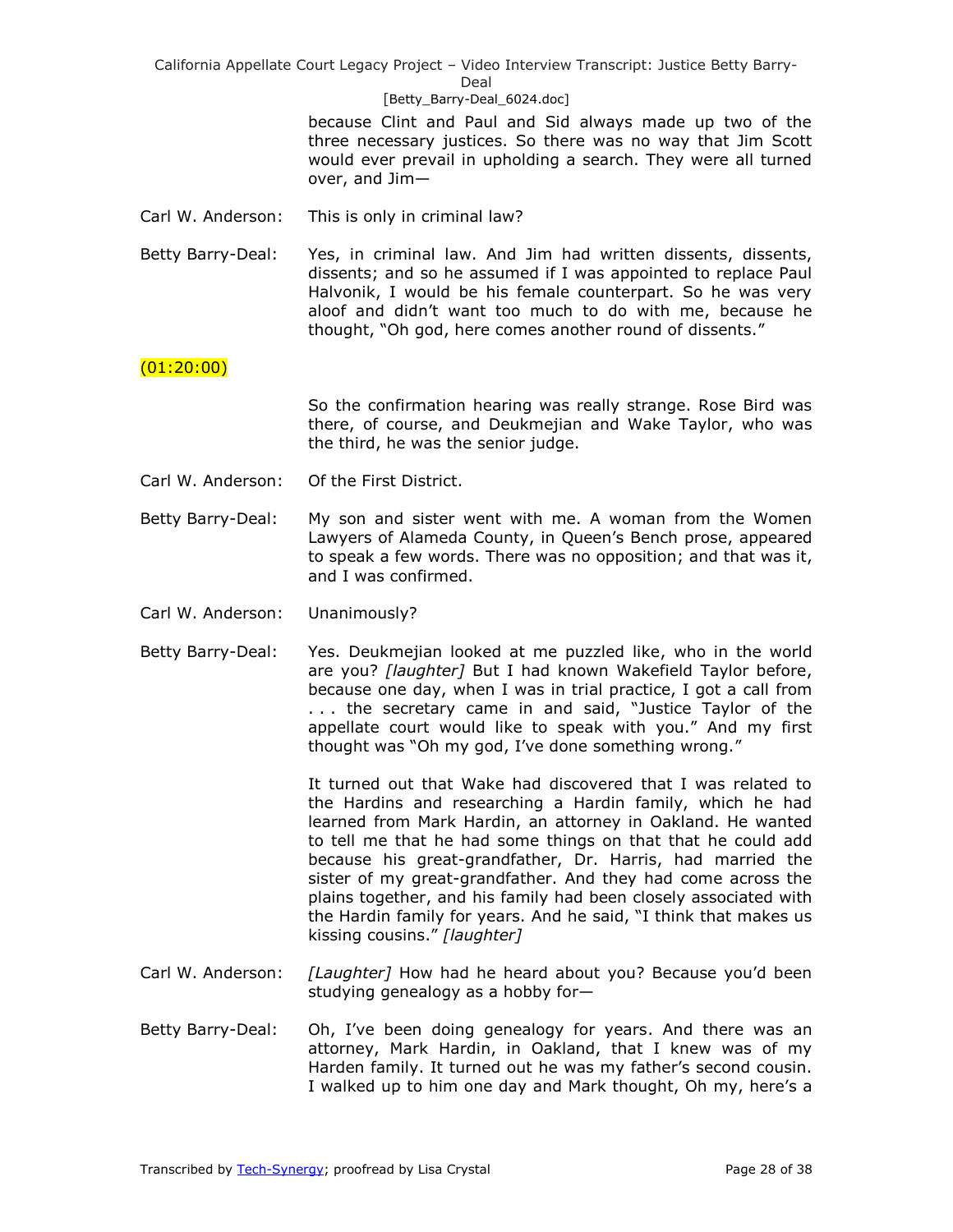#### [Betty\_Barry-Deal\_6024.doc]

nice young woman approaching me. And then when I said, "I'm interested in family history," he went boom. *[laughter]* 

He said, "I do not like searching family history, I don't care anything about it. If you come up to my office, I'll give you the file of everything I have on it." So he gave me a minimum kind of file; but he apparently did run into Wake Taylor and tell him that I was looking for the Hardens and gave him my number, I guess.

- Carl W. Anderson: What was the time span between you have this conversation with Justice Taylor and your confirmation hearing?
- Betty Barry-Deal: Oh, probably a couple of years. So it was interesting to have Wake there. As I recall dimly, I think maybe Clint White and Sid Feinberg came over to the confirmation hearing. Jim Scott did not.
- Carl W. Anderson: How was it that you and Jim . . . because you became very fast friends. When I was appointed over there, you were bosom buddies.
- Betty Barry-Deal: Oh, I know, and Jim tells a very distorted, funny story about how we became friends. We were in a writ conference and he claims that I again looked up and said, "What's this 1538.5 motion all about?" I said, "I just don't think it's a very commonsense motion." And Jim looked at me like, "I may have some help on this court." [laughter]

I really was a liberal, and a conservative on criminal matters, much to Clint's disappointment. In fact, he one time told me that if he had known how conservative I was, he wouldn't have approved my appointment. Anyway, Jim and I became fast friends, and he was raised in Yuba County with kind of pioneer ancestors and I was raised in Lassen County with pioneers. So we had very similar backgrounds, and we just meshed on a lot of ideas. He dissented occasionally on some of my cases and I dissented on his.

- Carl W. Anderson: But that didn't bother you?
- Betty Barry-Deal: Didn't bother me, didn't bother him. Actually, it never bothered me to have a dissent. I learned that at CEB—that it's just a matter of a difference of ideas, and difference of ideas are great.
- Carl W. Anderson: But didn't you have a problem with some professor at CEB that didn't like your editing or something?
- Betty Barry-Deal: Oh, that's what really got me attuned to this problem of dissent. I regularly did heavy editing on a lot of lawyers' manuscripts, because most of them were pretty bad. This professor from UCLA who wrote on community property I guess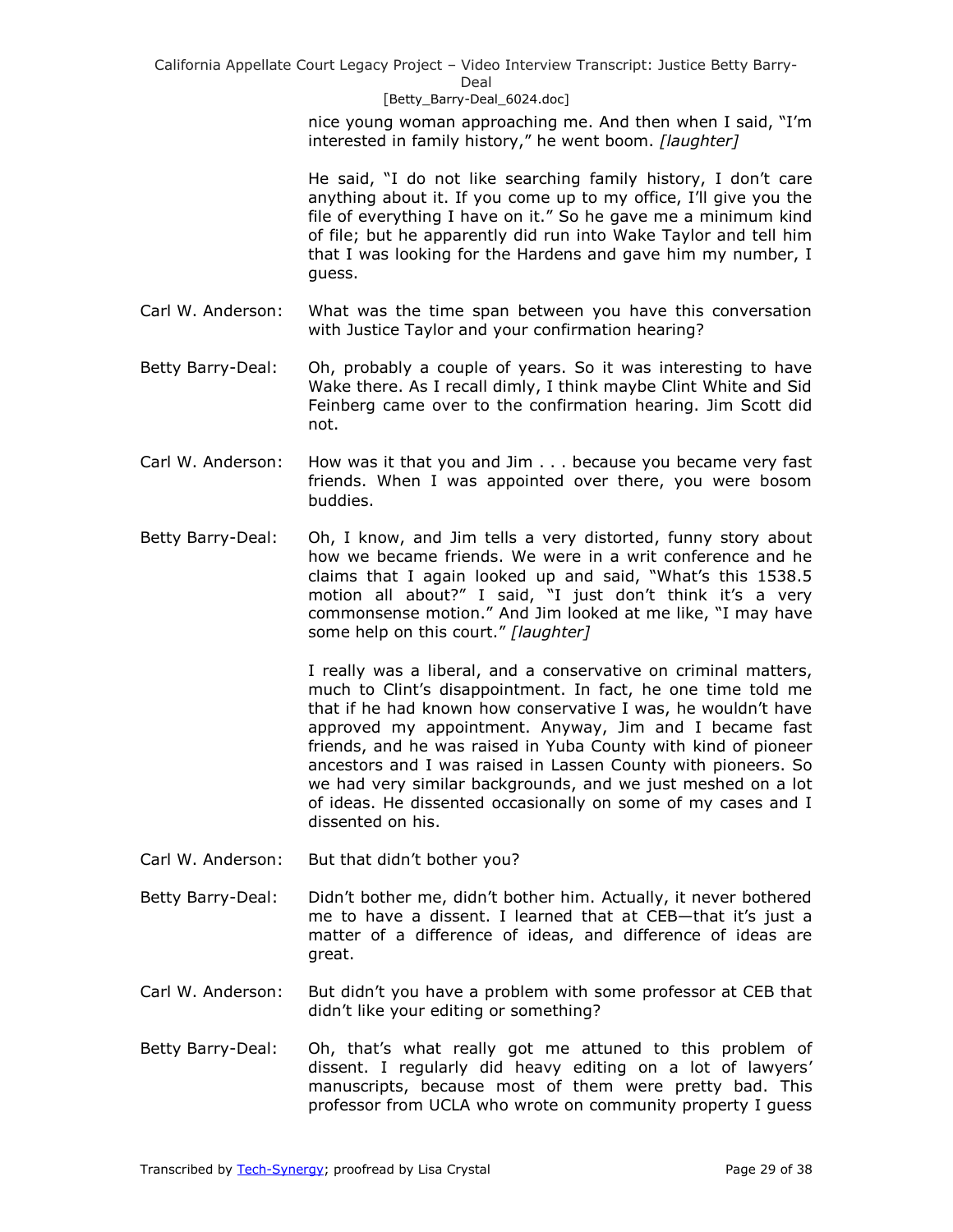### [Betty\_Barry-Deal\_6024.doc]

prided himself on his writing ability, but the manuscript didn't use very clean-cut language like Felix wanted. He tended to use verbose legal language, and it didn't fit the style of the CEB handbook.

# (01:25:00)

So I edited it fairly heavily and sent it back to him. I didn't change it anywhere near as much as I did most of them. He wrote me the most scathing letter in the world you could ever . . . and I wrote back defending myself, saying that I had really followed *Fowler's Modern English Usage*. And he wrote back saying, well, why don't you read a bit of Alex—what is it, Mencken? "You're reading the wrong books!" [laughter] And he had some other scathing words for me. And I was almost in tears, and Felix came in and said, "Hey, it's just a difference in ideas. He's not attacking you personally; he doesn't even know you." So I never really was offended by dissents or different ideas after that. Good thing.

- Carl W. Anderson: You learned how to be criticized and accept it and move on.
- Betty Barry-Deal: Yeah. So I had no problems with being criticized; and it didn't bother me when the Supreme Court de-published me or reversed me. No problem.
- Carl W. Anderson: That's because you were so busy in the next cases; because you didn't have time to worry about the last cases. *[laughter]*
- Betty Barry-Deal: Right. I had a few run-ins with Clint. We had a couple of cases where the parties were black and he became rather defensive over them and I pretty much was color blind. I thought the trial court did the right thing and I was not protective of any particular group. I was pretty much colorblind and gender blind. I love men, I love women; black, purple whatever you want to have it. I got that from my parents.
- Carl W. Anderson: It's those Susanville roots again.
- Betty Barry-Deal: Yeah. They were very colorblind and gender blind. Clint had, of course, a tremendous amount of pressure from the African-American community to be supportive of black people. So I could understand the pressure that was put on him. And we had a couple of run-ins on a couple of those cases, but we managed to get over it.
- Carl W. Anderson: So you were on the Court of Appeal for 10 years then. Was Clint the presiding justice that entire 10 years?
- Betty Barry-Deal: The entire 10 years. I didn't feel any prejudice on the court at all. The first meeting was a little strange, however.

Carl W. Anderson: You were the first woman appointed—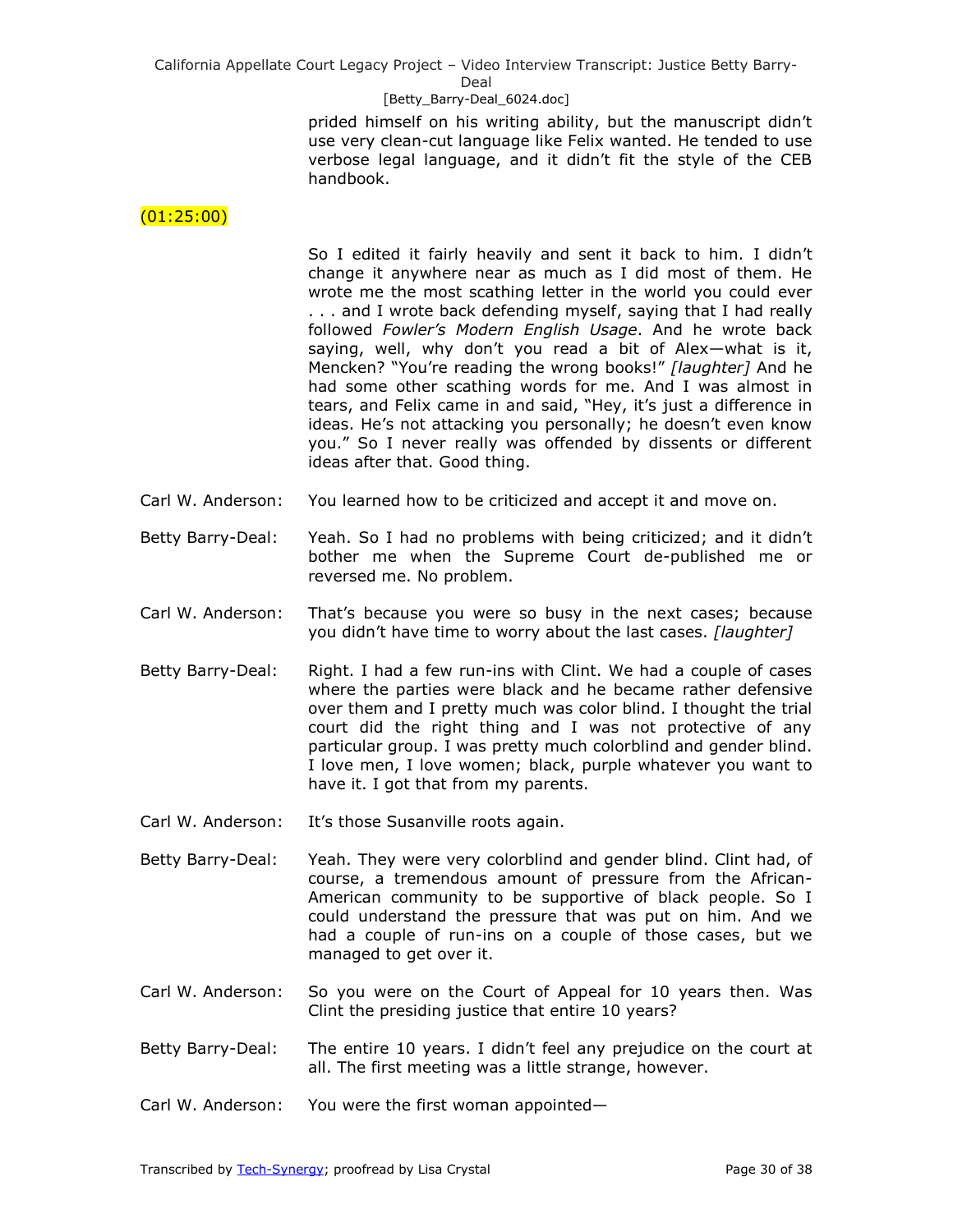California Appellate Court Legacy Project – Video Interview Transcript: Justice Betty Barry-Deal [Betty\_Barry-Deal\_6024.doc]

- Betty Barry-Deal: I was the first woman.
- Carl W. Anderson: Okay. And the court had monthly meetings?
- Betty Barry-Deal: Monthly meetings.
- Carl W. Anderson: How did those go?
- Betty Barry-Deal: Well, the first one was strange. Justice Caldecott was the APJ, the presiding justice at that time, and he called the meeting didn't acknowledge my presence, didn't acknowledge that I was a new justice, and nobody said a word. He gave a brief report and they adjourned and I said, "And that's the monthly meeting? That could have been done with a memo." [laughing]

Then after that when Justice Racanelli took over . . . I don't know whether it was Justice Caldecott that was inhibiting or my presence that was inhibiting, but whatever it was, it was quiet; nobody said a word. Then when Justice Racanelli took over, why it seemed to me as though the meetings were livelier; everybody took part and expressed a lot of opinions. We had some very interesting experiences in the writ conferences. I enjoyed those. The four of us would usually meet together. Maybe only three; I can't remember whether all four of us went or three of us went. And then Jack Darr, the writ clerk, would come. And Clint used very, very lively four-letter words for the first several writ conferences. Finally, about the fourth one, he looked at me and said, "Betty, I apologize for my language; I didn't think about using this kind of language."

- Carl W. Anderson: You were just one of the boys?
- Betty Barry-Deal: Well, he suddenly noticed I was a girl, I think. I said, "Clint, for heaven's sakes, I was raised by a country lawyer. I've heard this kind of language and it doesn't faze me. I don't mind, go ahead." He said, "But my mother would." [laughing]

# $(01:30:04)$

So he cleaned up his language after that. So the writ conferences turned out to be very eye-opening for all of us, I think. I had a great staff. Initially, I kept Paul Halvonik's secretary, who kept reminding me that I wasn't doing things the way Paul did. She regularly didn't show up. She was a catastrophe. And I finally fired her, much to the amazement of the court, because people didn't fire people. So—

- Carl W. Anderson: Is that when you hired Sue?
- Betty Barry-Deal: And that's when I hired Sue Walenta, and she was an absolute jewel.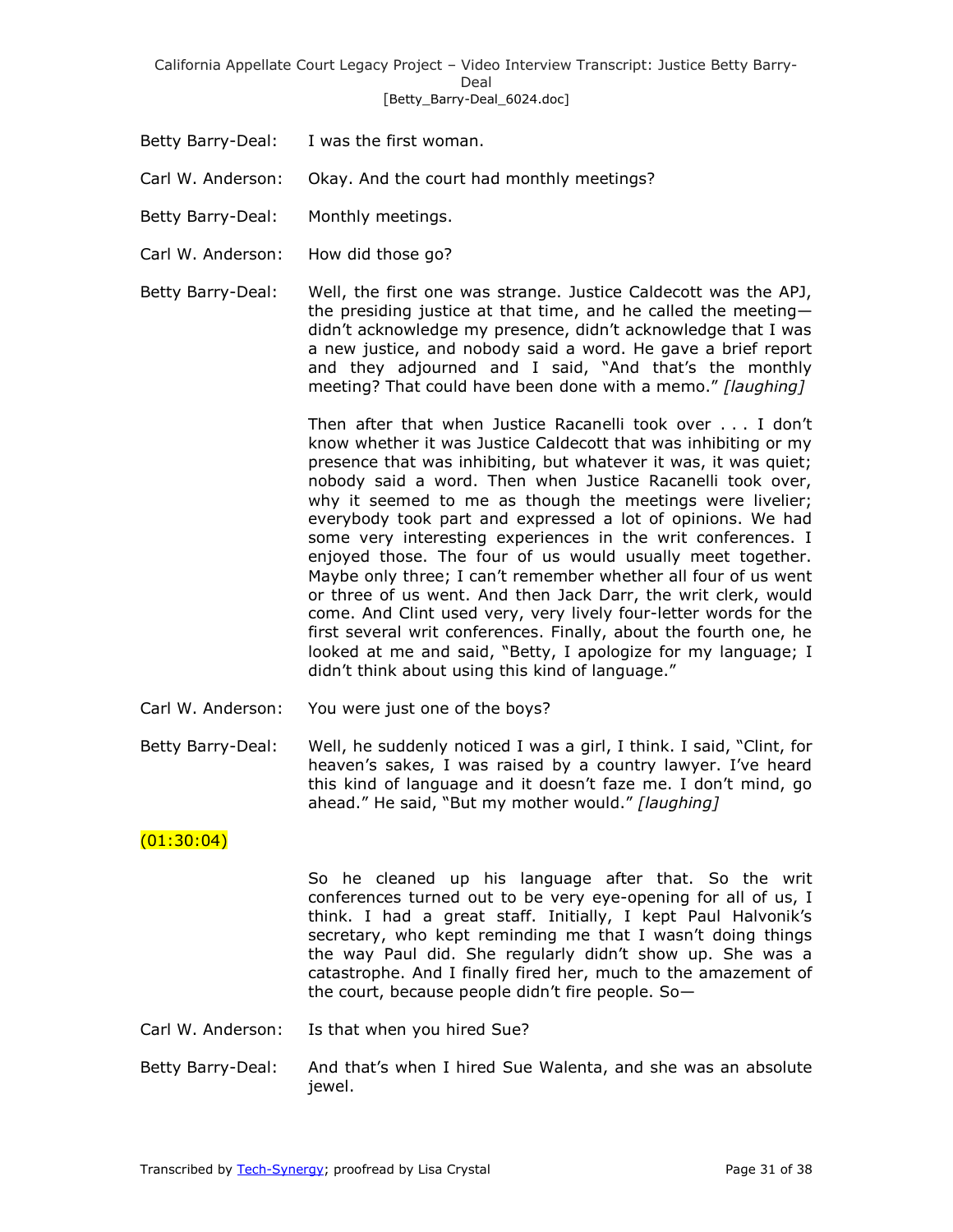California Appellate Court Legacy Project – Video Interview Transcript: Justice Betty Barry-Deal [Betty\_Barry-Deal\_6024.doc]

Carl W. Anderson: Perfect, yeah.

- Betty Barry-Deal: She was wonderful. She was an English major at Cal. She knew more English grammar than I did. She was a computer specialist. And she was just a gem. And then I had Richard Inlander, who had been there for quite a while, and he knew a lot about criminal law and was very helpful with that.
- Carl W. Anderson: As your research attorney.
- Betty Barry-Deal: As my research attorney. He brought me an old hornbook on criminal law so I could brush up on just the substantive part, and he was very, very helpful in holding my hand through a lot of the criminal law cases. I didn't always agree with him, because when I got there, everybody was so used to overturning every search, I kept thinking of Roger Traynor's opinion.

I kind of applied the exclusionary rule back in 1955, before the U.S. Supreme Court got around to it. I was at the public defender's office at the time, and I was grateful for it because I had known about police brutality and coerced confessions and things. But I'll never forget one line in the opinion, and I can't quote it exactly, but it was to the extent that he assumed the trial courts would use common sense in applying the rule.

So when I got to the appellate court I began to think that maybe the appellate courts should use common sense in applying the exclusionary rule. So I was a bit on the conservative side. I could throw them out when they were too bad, but when they were just tiny infractions, I didn't . . . I couldn't go—

- Carl W. Anderson: Use common sense then.
- Betty Barry-Deal: Right, use common sense.
- Carl W. Anderson: How did you find oral argument at the Court of Appeal? Was that helpful or—
- Betty Barry-Deal: Not too much. If they really wrote good briefs and set them out well, and if they in oral argument appeared mainly to say, "Do you need any explanation or any argument on any point? I'll be glad to go through that." But when they just came in and meandered all over their briefs again, which weren't too good to begin with, it wasn't helpful at all.

Peter Davis of the Crosby Heafey firm was the ideal appellate court lawyer. He wrote very good, very concise briefs, and he came to court well prepared and made a few opening statements and then asked questions and that was the approach.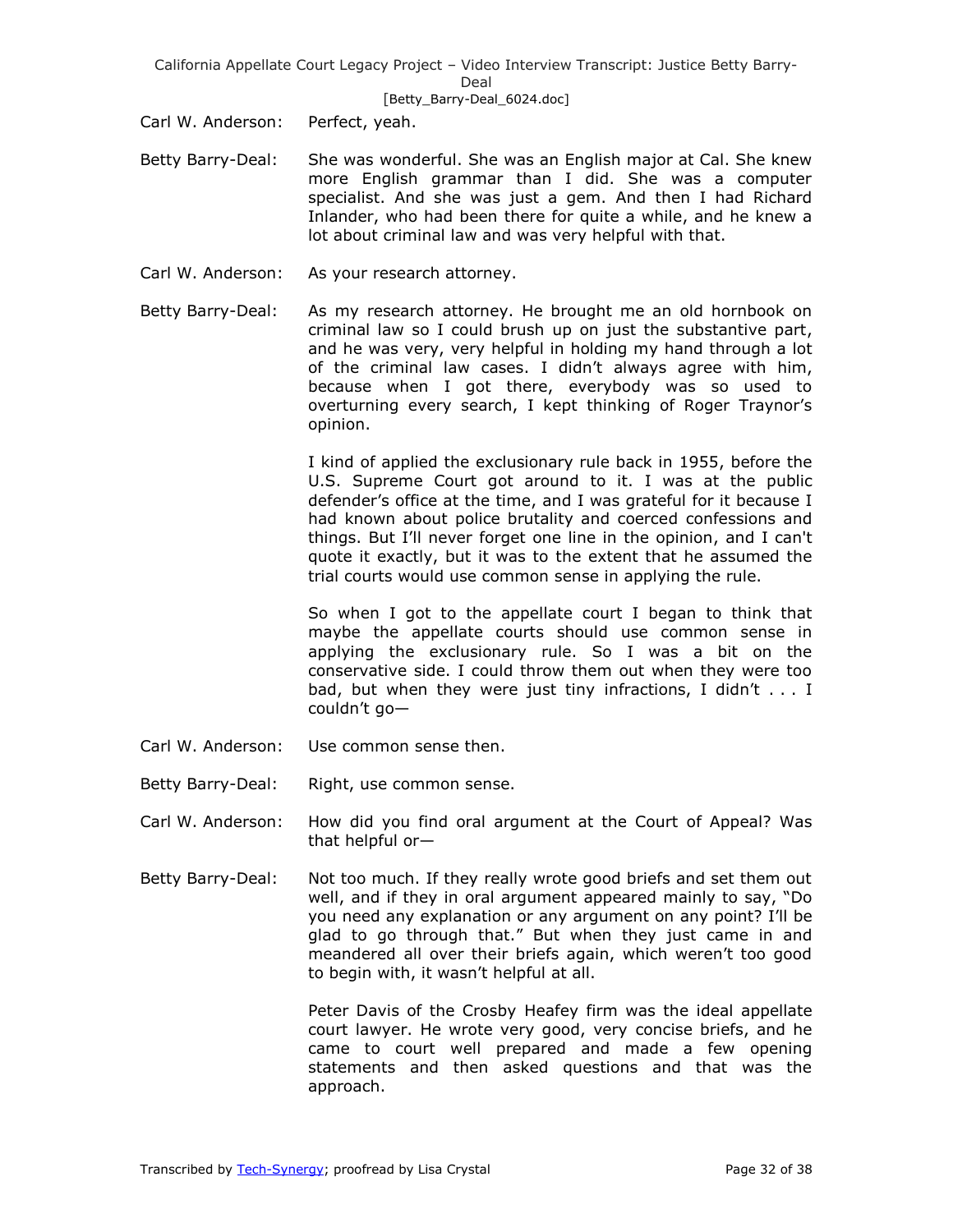#### [Betty\_Barry-Deal\_6024.doc]

But we didn't have very many appellate specialist lawyers. We had a lot of lawyers and even some pro pers, who didn't on the whole write very good briefs. So it didn't help to have them just go through the brief again at oral argument.

- Carl W. Anderson: Did you discourage oral argument in certain cases?
- Betty Barry-Deal: No, no. We encouraged the lawyers to argue what they wanted to. We tried to limit them to 20 or 30 minutes after a while because some of them would want to go on for hours. But you never knew when you were going to get a good argument.

I'll never forget one labor law case where this woman, allegedly an attorney, came in and with ribbons in her hair and looking like she was a farm girl. And I thought, maybe she's just a client. But when the case was called, she got up to argue, and she made one of the best arguments I ever heard. And she looked as though as she was a housekeeper's assistant, in a little cotton dress, ribbons in her hair. But so you never knew when you were going to be surprised by an oral argument. Some of them were really quite good.

### (01:35:04)

- Carl W. Anderson: Did you participate in the organization of the court or the administration of the court when you were there? How was that under Justice Racanelli?
- Betty Barry-Deal: Oh, it was good. He had monthly meetings, and of course it was not long after I was there that somebody alerted Racanelli to the fact that we were . . . our caseload was just growing and growing and growing. And all the justices on the other divisions were expected to write four opinions a month, and for some reason or other our Third Division wrote five opinions a month. But that wasn't enough to even halfway cut into the caseload. So Justice Racanelli called an all-court meeting: the law clerks, the secretaries, the justices, everybody. And I think we held it at, I don't know, some big hall at the Presidio.
- Carl W. Anderson: Fort Mason?
- Betty Barry-Deal: Fort Mason. How was that . . . you were there?
- Carl W. Anderson: No, I wasn't there; that was before I got there.
- Betty Barry-Deal: And reviewed the caseload and how we were going to have to go into some kind of a remedial action to be able to break through the caseload. And so he actually asked questions and said that near as he could see, we were going to have to just really speed up production. And that's when I think they got the idea of adding pro tems to each division so that they could break into teams. And I know that Peter Anello came and worked with Jim Scott and me.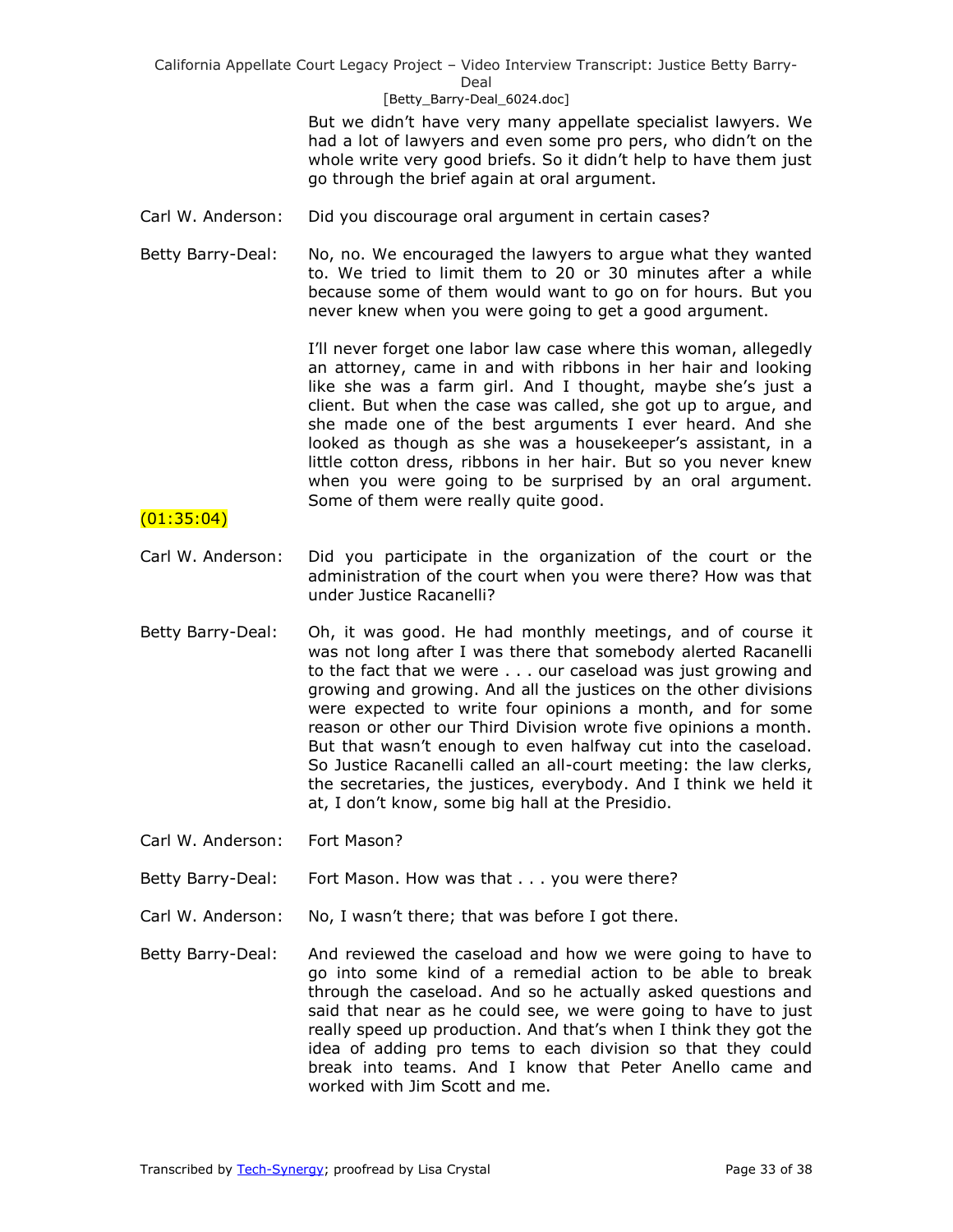## Deal

### [Betty\_Barry-Deal\_6024.doc]

Ed Stern came and worked with Sid Feinberg and Clint, and I don't quite remember what happened to the rest of it. It seemed to me as though there was another justice, another team in there. Anyway, we went on a speed-up of 12 opinions a month for each of these groups. And Peter Anello . . . for each division . . . it wasn't. No, it was 12 opinions per justice; that was it. Each team just worked furiously to work off the backlog. And it was going too fast for me, because I hadn't been there very long. And Jim Scott said, "Don't you worry about it; just be willing to read it and sign it." So I don't think I carried my weight on that, but he and Peter Anello really pushed out a lot of opinions.

- Carl W. Anderson: Do you remember what Wake Taylor's attitude was at this conference you had at Fort Mason? Do you remember that?
- Betty Barry-Deal: I don't remember that, no. I don't remember Wake being there. I don't know when Wake retired. I'm not sure; I can't recall that. I know that it was a huge meeting, and we certainly went into heavy production mode and we kept up—
- Carl W. Anderson: Was it successful then?
- Betty Barry-Deal: Yes, we really whittled the backlog down. And then from then on we kept up a much heavier burden of writing.
- Carl W. Anderson: How do you compare your experience on the Court of Appeal as compared with your experiences in the trial court?
- Betty Barry-Deal: Oh, they're totally different animals. I love the trial court. I love the mix of lawyers and litigants and the constant excitement going on. On the appellate court you have no relationship with the lawyers or any litigants, and you have mainly just the people in your court.

And our division had moved down to the third floor, so we didn't have too much association with the people on the fourth floor except in the way of monthly meetings. But the fortunate thing was that we had a very, very good division, very compatible, and we had good quarters and everybody knew everybody's secretaries and law clerks.

- Carl W. Anderson: Do you think there was a lot of congeniality, then, on the court?
- Betty Barry-Deal: Yes, there was. Early on I learned that being a woman among a bunch of men presented some problems socially, and I learned this when I was a law partner. I invited Peter Rochios to go to lunch and the poor dear thought he was supposed to pay for it, because in those days men paid for meals.

# (01:40:02)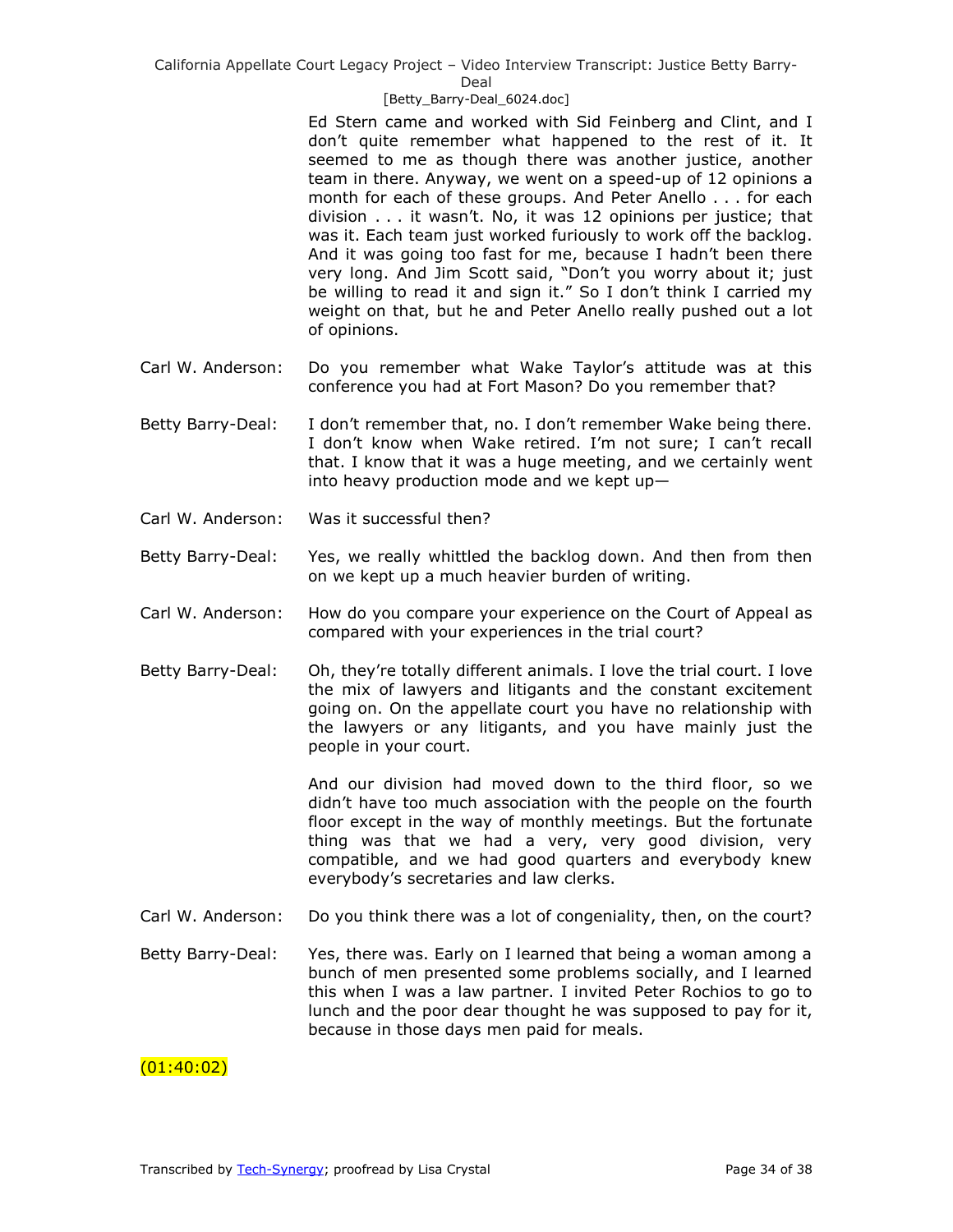#### [Betty\_Barry-Deal\_6024.doc]

So I knew on the Court of Appeal that if I was to go to lunch I was going to have to get people beyond this "I've got to pay for the woman's lunch."

- Carl W. Anderson: And did you?
- Betty Barry-Deal: I sure did. First of all, I started finding people to go to the cafeteria, which obviously you have to pay for your own as you go through. And I got Sid Feinberg doing that, and a few others; and they got comfortable with my paying, and then I started organizing lunches. And we had a lot of great lunches.

When we went over to the Culinary Academy I'd call in the morning and see who was interested in going to lunch. And then Wake Taylor came over about once a month after he retired, so we walked down to Sears to have lunch with him. And I was so diligent about setting up lunch that they ended up making me the collegiality chairman. *[laughing]*

- Carl W. Anderson: You had that all set by the time I got there. I remember because you were very partial to linen napkins. *[laughing]*
- Betty Barry-Deal: I liked the Culinary Academy; it was a good place. Although we actually had a lot of good lunches with Harry Low, who arranged special lunches at the various Chinese restaurants around. That was fun too.
- Carl W. Anderson: Those fortune cookies, right. So, Betty, you retired in 1990, about 16 years ago.
- Betty Barry-Deal: Yes.
- Carl W. Anderson: How have you been occupying yourself since retirement?
- Betty Barry-Deal: Well, I love gardening, so I've done that. And I have six grandchildren and two great-grandchildren. I spend a lot of time with the family. And then I've been working on genealogy, writing family histories; and that has been exciting.

I had four sets of great-grandparents, three who came by covered wagon, one who came by the Isthmus of Panama. So I got interested in how and why did these people come, and I traced them way back. And finally I got interested in the whole idea of American history and why these people moved around and why did they do one thing rather than another.

- Carl W. Anderson: You found a special connection with Daniel Boone, didn't you?
- Betty Barry-Deal: Oh yes, yes, yes. My mother descended from Daniel Boone's younger brother Edward. And oh, I swear that 10 percent of the American population is related to the Boone family. So I joined the Boone Family Association and go to their biannual reunions.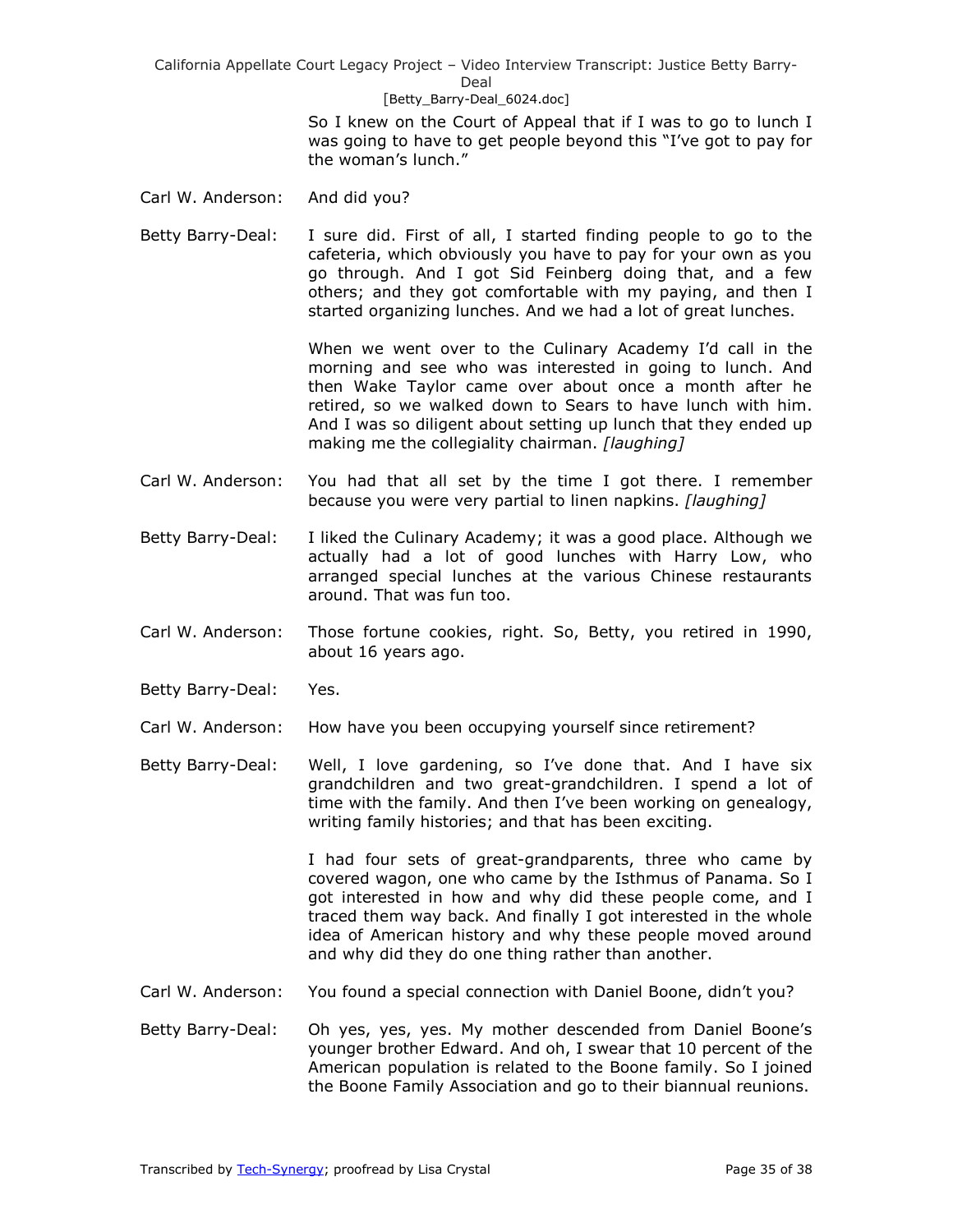Deal

#### [Betty\_Barry-Deal\_6024.doc]

I went to one in Lexington, Kentucky, and one in North Carolina. And they're fun. I've met a lot, a lot of Boone relatives, and even discovered that some of the people in Susanville were Boones—only we didn't know it about each other. So I've done some research work for them. They've got a lot of people researching, and I've done some special projects on searching out bits on them. But right now I'm writing a history of the Stickney-Hall-Edwards family and who came to Lassen County early on; and the Hall part of it is supposed to be written by a 91-year-old cousin and I can't get her going on her great-grandmother.

- Carl W. Anderson: Maybe you could do it orally. Isn't the center of genealogy in Salt Lake City? Doesn't every genealogist have to end up there at some point, studying and researching?
- Betty Barry-Deal: Oh well, no, actually the biggest collection of genealogical material in the world is in Salt Lake City. They of course have . . . somehow or other genealogy is connected with their religion, and I guess it's mainly they're trying to get everybody baptized before they get to heaven. And I'm not sure I understand exactly why, but anyway I laud them for their huge collection of genealogy. And I've worked with the local family history center of the church. And everybody is welcome to go up there, you know; there's one up near the temple in Oakland and there are family history centers all over the United states where people can go.

But I did the kind of thing where you . . . I was interested early, so I interviewed all of the old relatives of my parents and got all of their information down, and then I went to courthouses and cemeteries and I traveled some. I went back to Missouri and Illinois and got some basic court records back there. So I've been collecting this kind of stuff for 30 years during vacations. And while I was on a trial court in Hayward, it was easy to stop at the LDS Center on the way home, and I did that.

# $(01:45:09)$

- Carl W. Anderson: So you've had this hobby then since when?
- Betty Barry-Deal: Well, actually I think it really developed in about 1970. My father's cousin was an old maid who went to Kentucky and Missouri and interviewed really old ancestors. These would be people like my great-great-aunts. And she had a lot of notes. When she died she left all of her notes to me and all of her pictures—and also which were unlabeled and the notes were almost illegible. And this was in 1958; she left me everything.

In 1970 my father had just died, my second husband developed leukemia, my young partner was dying, and I was just in a tailspin. So I got out Amy's box of notes and started trying to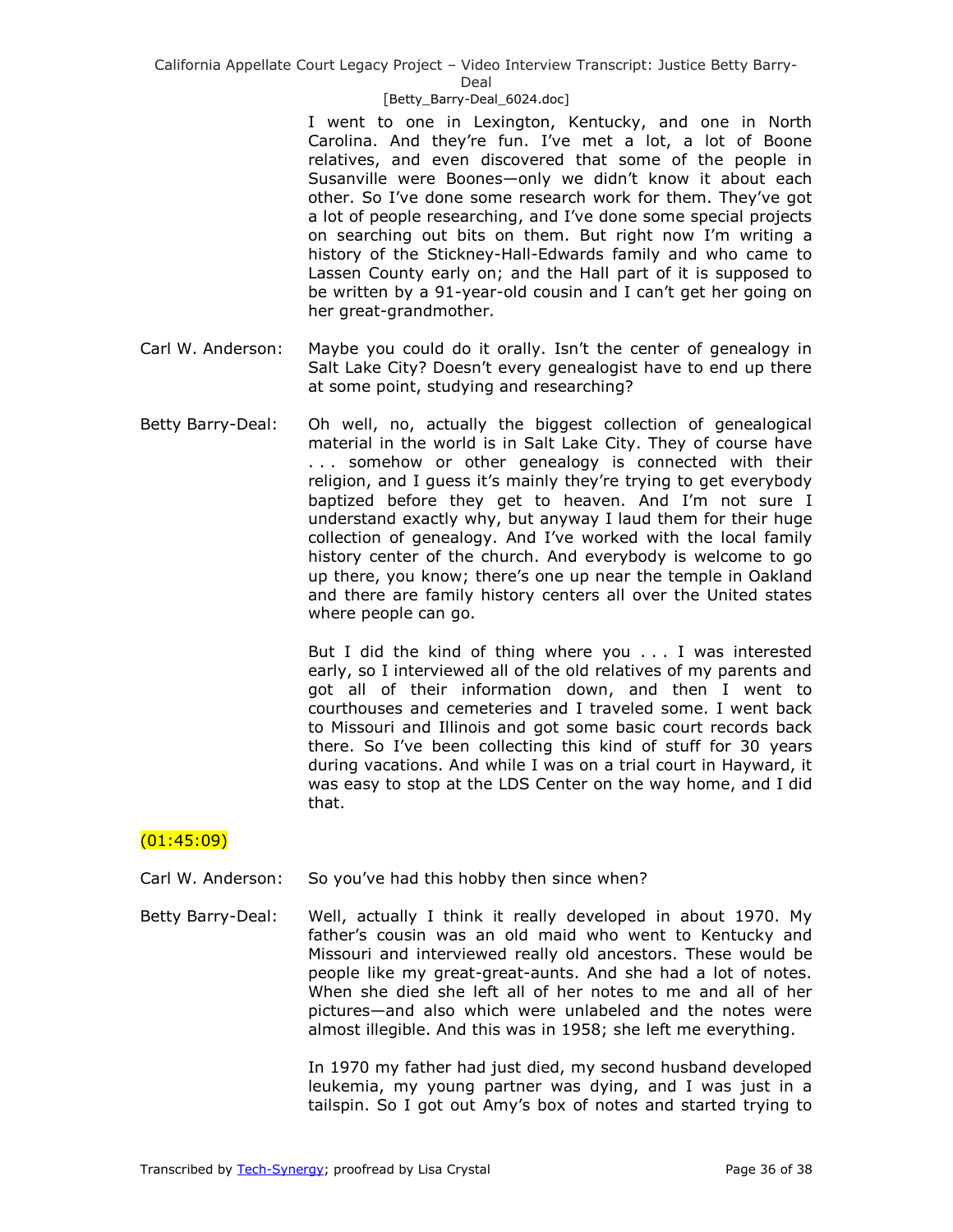#### [Betty\_Barry-Deal\_6024.doc]

go through them—because I got pneumonia, and the doctor told me I had to stay home.

That's why I got the notes going. And I got fascinated with what she had written down—as much as I could understand and I guess that really started me, because it kept me from thinking about all these other things. And so it was a good way of just going off on a different cloud.

- Carl W. Anderson: Well, you've been very busy since retirement. I see all the boxes around here, and it's not quite finished yet. *[laughing]*
- Betty Barry-Deal: No, it's not. I've still got 20 families to go.
- Carl W. Anderson: Well, Betty—
- Betty Barry-Deal: It's been such fun because I've been watching. You know, I've gotten interested in migration, in American history, and I kind of liken the migration of my great-grandparents who came from Missouri to escape the Civil War and not too unlike the migration of the Iraqi middle class to escape their war. So it's the same concept that keeps arising.
- Carl W. Anderson: Well, you had a long and distinguished career. And thinking back on your entire life as a lawyer—as a persevering law student, as a mother and father to your children, your time in the trial court and then ending up on the Court of Appeal, the second most important court in the state of California—do you have a feeling about what we did and what we do on the appellate court has any significance in the practice of law in California?
- Betty Barry-Deal: Well, I've thought about that some, Carl. I sometimes wondered whether we weren't just clearing the brush so that the Supreme Court could handle the trees—and a feeling as though that maybe that wasn't that important. And my son brought me up short on that. He's an attorney for Chevron, and he said, "Mother, the appellate decisions are the meat and bones of the trial lawyers' practice; they're what's really important, because we're constantly looking to them and applying them." So I got to rethinking and realized that some of my opinions were really effective and some important. I've thought about it.
- Carl W. Anderson: Betty, your career is fascinating. Your perseverance through law school in getting your degree and your passing the bar amazing. Your excellence as a judge and jurist have really been an inspiration for us all, and I consider myself very fortunate to have worked with you.
- Betty Barry-Deal: Thank you, Carl, and I consider myself fortunate for having been your colleague for so many years.